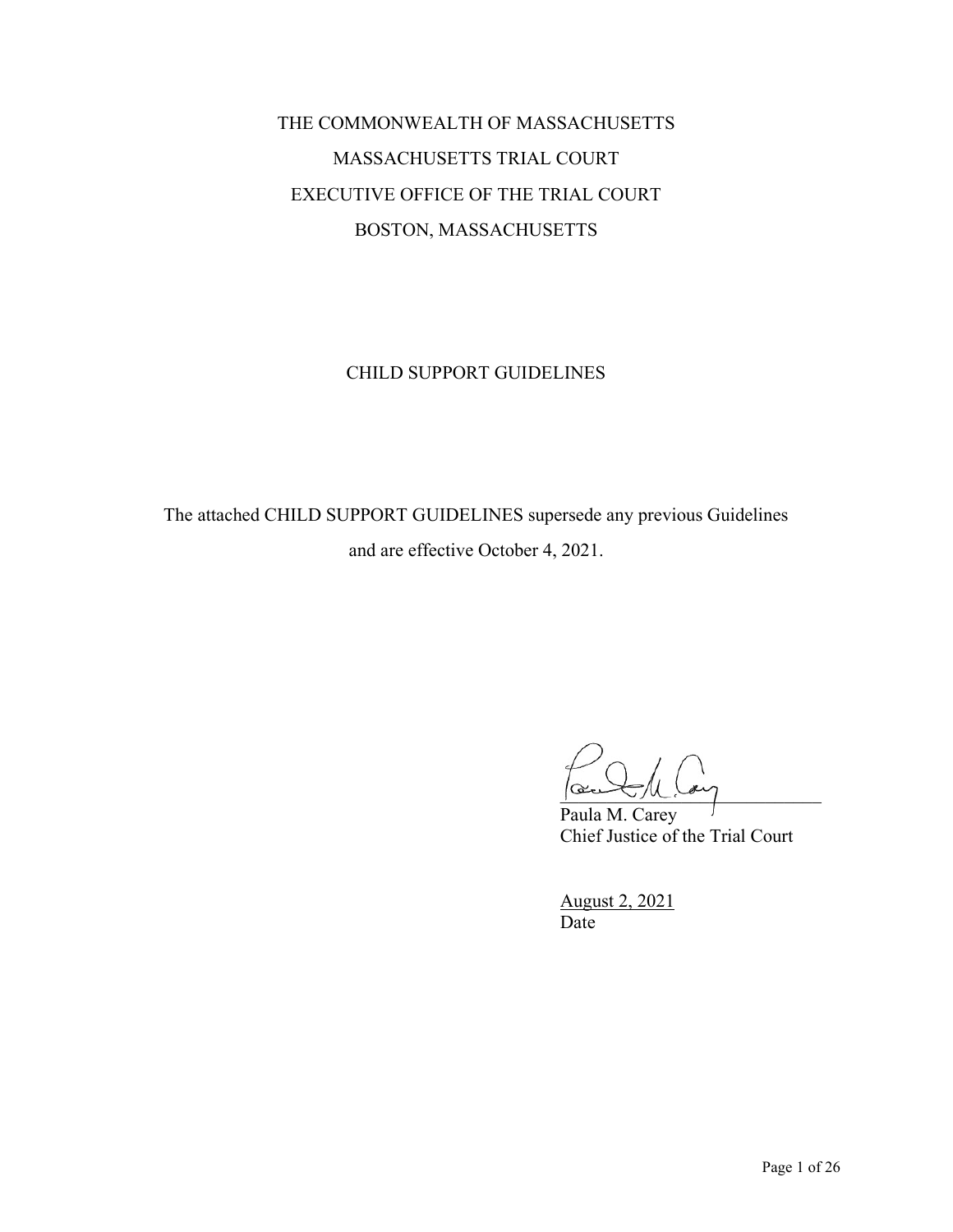## Preamble

These child support guidelines shall take effect on October 4, 2021, and shall be applied to all child support orders and judgments entered as of October 4, 2021. In recognition of the priority of the interests of the children of the Commonwealth, these guidelines are formulated to be used by all of the justices of the Trial Court. There shall be a rebuttable presumption that these guidelines apply in all cases establishing or modifying a child support order, regardless of whether the parents of the child are married or unmarried, the order is temporary or final, or the Court is deciding whether to approve an agreement for child support. There shall also be a rebuttable presumption that the amount of the child support order calculated under these guidelines is the appropriate amount of child support to be ordered. These guidelines are based on various considerations, including, but not limited to, each parent's earnings, income, and other evidence of ability to pay. These guidelines are intended to be of assistance to attorneys and to parties in determining what level of payment would be expected given the relative income levels of the parties. In all cases where an order for child support may be established or modified, a guidelines worksheet must be filled out, regardless of the income of the parties.

### Commentary 2021 – Preamble

The Child Support Guidelines Task Force for the 2020-2021 review ("Task Force") was convened by Chief Justice of the Trial Court Paula M. Carey in the summer of 2020 to undertake the quadrennial review of the Massachusetts Child Support Guidelines ("guidelines") as required by federal regulations. See 45 C.F.R. § 302.56. An economic consultant, The Brattle Group, was selected after the Trial Court published a Request for Proposals through the Commonwealth's official online procurement record site, COMMBUYS. The economic consultant provided information and research to the Task Force. The Task Force's comprehensive review included assessing each section of the guidelines, line by line, as a whole and in subcommittees.

Throughout its review, the Task Force was cognizant that child support in Massachusetts seeks to reflect the incremental cost of raising a child, separate and distinct from expenses of other household members.

The Task Force's role was limited to reviewing the guidelines and making recommendations to Chief Justice Carey. The Task Force heard testimony and reviewed the submissions of members of the public, attorneys, judges, and court staff. A number of the submitted comments addressed topics and issues beyond the scope of the Task Force, such as the statutory provisions relating to custody determinations, child support for children between the ages of 18 and 23, and the interplay between alimony and child support. The Task Force recognizes and agrees that these are important issues, however, the remedy for making statutory changes to address these issues is with the Legislature and not with the Task Force.

In formulating its recommendations, the Task Force considered public comments, written testimony, legal and economic research, information from the economic consultant, and the comments and experience of Task Force members. The Task Force recommended edits to simplify and clarify portions of the guidelines, as well as for policy considerations.

These guidelines include commentary to indicate the reasoning and intent behind the recommendations of the Task Force. Trial Court departments, parties, and attorneys may use the commentary to resolve questions of interpretation or application of the guidelines.

The Task Force recommended eliminating the word "litigant" from the Preamble and instead inserting "parties", recognizing that not all cases involve litigation.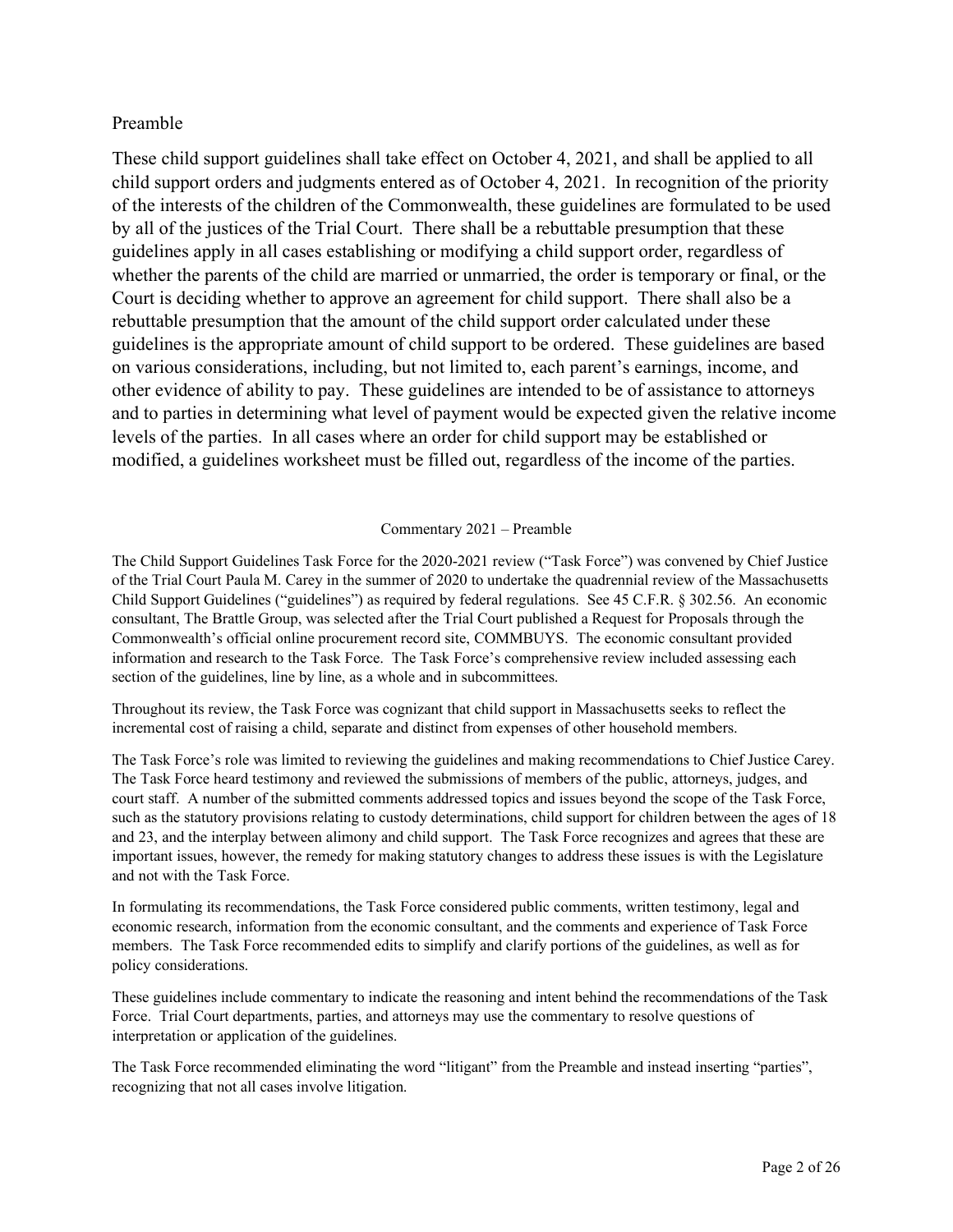#### Commentary 2018 - Preamble

After the promulgation of the Child Support Guidelines in September 2017, the Trial Court reviewed two issues on which it received questions: the application of the adjustment factors for children 18 years of age or older, and the adjustment for child care, health care coverage, and dental/vision insurance costs when parents share financial responsibility and parenting time approximately equally. In the June 2018 amendments, the Trial Court revised the age adjustment factors in the worksheet to eliminate counterintuitive outcomes in support orders for four or five children, at least one being 18 years of age or older. The Trial Court also redesigned the worksheet so that one worksheet can be used regardless of whether the parenting plan is shared, split, or approximately 2/3 and 1/3. It is no longer necessary to use multiple worksheets to determine the child support amount where there is shared or split parenting plans. The June 2018 amendments do not address the 2018/2019 changes to the federal tax code with regard to alimony and dependency exemptions.

### Commentary 2017 – Preamble

The Child Support Guidelines Task Force for the 2016-2017 review ("Task Force") was convened by Chief Justice of the Trial Court Paula M. Carey in the spring of 2016 to undertake the quadrennial review of the Massachusetts child support guidelines ("guidelines") as required by federal regulations. See 45 C.F.R. § 302.56. In January 2017, amendments to § 302.56 became effective. The Task Force for this quadrennial review was not required to implement the January 2017 amendments, and thus did not do so in this review. However, where appropriate and constructive, the Task Force considered the policies underlying the 2017 amendments when making its recommendations.

The comprehensive review of the Task Force included reviewing each section of the guidelines, line by line, as a whole and in subcommittees. In formulating its recommendations, the Task Force considered public comments, relevant research, information from economic consultants, and the comments and experience of Task Force members. The Task Force was cognizant that child support in Massachusetts seeks to reflect the incremental cost of raising a child, separate and distinct from expenses of other household members. The Task Force recommended edits for simplification, clarification, and policy considerations. These guidelines include commentary to indicate the reasoning and intent behind the recommendations of the Task Force. Trial Court departments, litigants and attorneys may use the commentary to resolve questions of interpretation or application of the guidelines.

The changes made in the Preamble reflect that the guidelines apply to child support orders entered as of September 15, 2017. The fifth sentence of the Preamble was added for clarification and is consistent with the January 2017 changes to 45 C.F.R. § 302.56 (c). The Task Force further clarified that the guidelines worksheet must be completed in all cases where a child support order may be established or modified. A guidelines worksheet is necessary for the Court to determine whether there is a deviation from the presumptive child support order such that findings must be completed. See Section IV.

## Principles

In establishing these guidelines, due consideration has been given to the following principles:

- 1. promoting parental financial responsibility for children;
- 2. meeting the child's survival needs in the first instance, but, to the extent either parent enjoys a higher standard of living, allowing the child to enjoy that higher standard;
- 3. minimizing negative changes to the child's standard of living;
- 4. protecting a basic subsistence level of income of parents;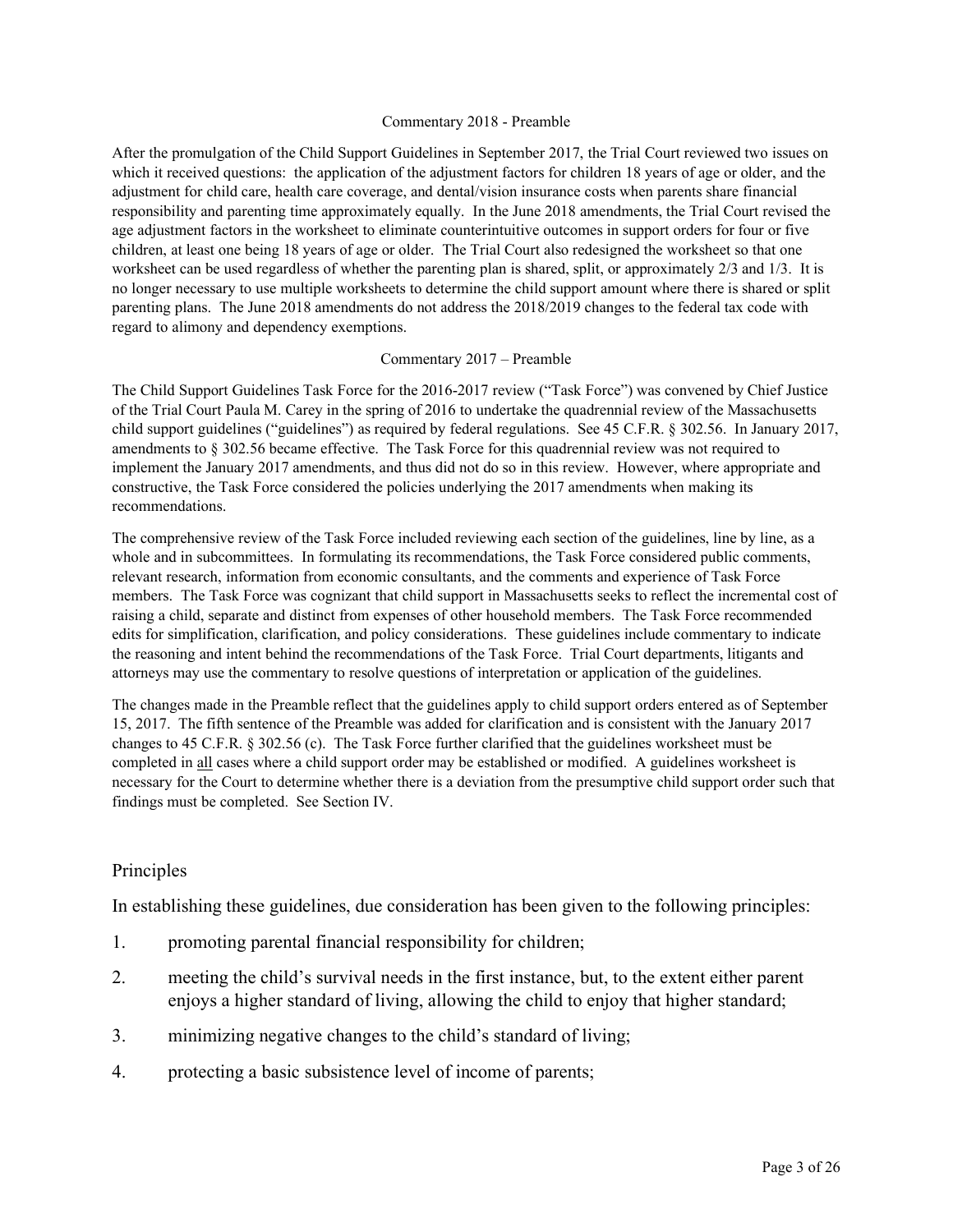- 5. recognizing that deviations should be used when appropriate to tailor a child support order to the unique circumstances of a particular family;
- 6. recognizing that parents should bear any additional expenses resulting from the maintenance of two separate households;
- 7. recognizing the non-monetary contributions and involvement of both parents;
- 8. recognizing the monetary and/or in-kind contributions of both parents in addition to the child support order;
- 9. recognizing the importance, availability, and cost of health care coverage for the child;
- 10. promoting simplicity and consistency in establishing and modifying child support orders; and
- 11. streamlining administration and minimizing problems of proof.

## Commentary 2021 – Principles

The Task Force considered and discussed each of the principles in this section. The Task Force noted that the principles reflect a wide range of considerations in setting appropriate child support orders. Ultimately, the Task Force did not recommend any changes to this section.

### Commentary 2017 – Principles

The Task Force refined and reorganized the Principles section for clarification. The Task Force included Principle 5 regarding deviation to highlight that, where appropriate, the Court should deviate from the presumptive child support order amount and that attorneys and litigants should offer reasons as to why a deviation may be warranted. In making this change, the Task Force acknowledged the sentiments expressed by attorneys and litigants that there may be hesitation by the Court to deviate from the presumptive child support order. The Principles section has also been revised to reflect the January 2017 changes to 45 C.F.R. § 302.56 (c) by adding "basic" in Principle 4 of the Principles and changing "health insurance coverage" to "health care coverage" in Principle 9 of the Principles.

## I. INCOME DEFINITION

## A. Sources of Income

For purposes of these guidelines, income is defined as gross income from whatever source, regardless of whether that income is recognized by the Internal Revenue Code or reported to the Internal Revenue Service or state Department of Revenue or other taxing authority. However, income derived from a public assistance program or benefit that is based on the person's financial circumstances (for example: TAFDC, SNAP, certain veterans' benefits and supplemental security income (SSI) benefits) shall not be counted as income for either parent.

Sources of income include, but are not limited to, the following:

1. salaries, wages, overtime and tips;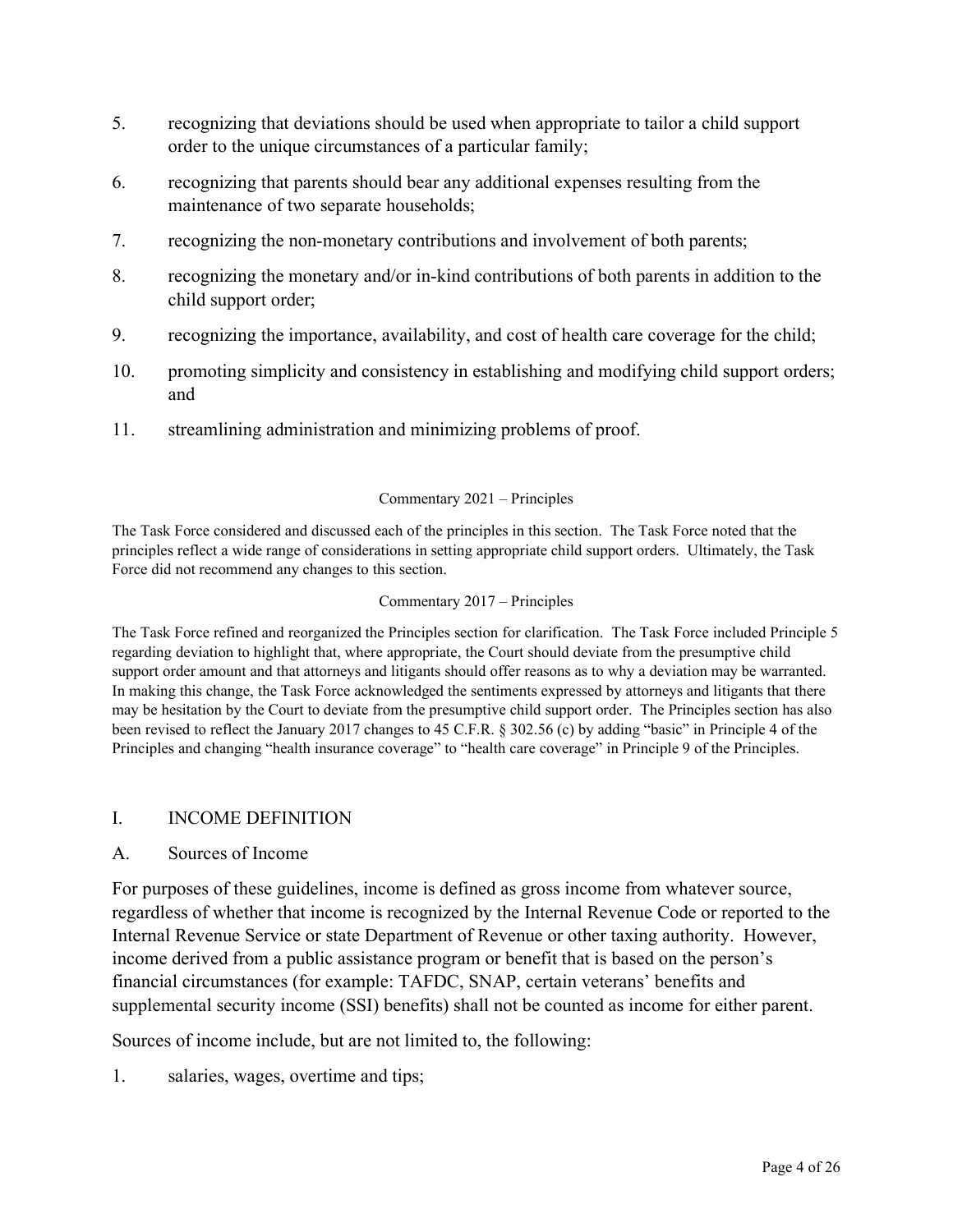- 2. income from self-employment;
- 3. commissions;
- 4. severance pay;
- 5. royalties;
- 6. bonuses;
- 7. interest and dividends;
- 8. income derived from businesses/partnerships;
- 9. social security retirement and social security disability insurance (SSDI), excluding any benefit due to a child's own disability<sup>1</sup>;
- 10. veterans' benefits that are not based on a person's financial circumstances;
- 11. military pay and allowances, before allotments are deducted;
- 12. insurance benefits, including those received for disability and personal injury, but excluding reimbursements for property losses;
- 13. workers' compensation;
- 14. unemployment compensation;
- 15. pensions;
- 16. annuities;
- 17. distributions and income from trusts;
- 18. capital gains in real and personal property transactions to the extent that they represent a regular source of income;

 $<sup>1</sup>$  If a parent receives social security retirement or SSDI benefits and the children of the parties receive a dependency</sup> benefit derived from that parent's benefit, the amount of the dependency benefit shall be added to the gross income of that parent. See Rosenberg v. Merida, 428 Mass. 182 (1998); Schmidt v. McCulloch-Schmidt, 86 Mass. App. Ct. 902 (2014). This combined amount is that parent's gross income for purposes of the child support calculation. However, in cases where parents share or split parenting time according to Section II. D. 2. and the retired or disabled parent is also the child support recipient, only the dependency benefit sent directly to the retired or disabled parent by the Social Security Administration should be added the income of that parent. The guidelines worksheet automatically recognizes this situation and makes the appropriate adjustment.

If the retired or disabled parent is the payor and the amount of the dependency benefit that the Social Security Administration sends to the recipient exceeds the child support obligation calculated under the guidelines, then the payor shall not have responsibility for payment of current child support in excess of the dependency benefit. However, if the guidelines are higher than the dependency benefit that derives from the payor's benefit, the payor must pay the difference between the dependency benefit and the weekly child support amount under the guidelines. See Rosenberg v. Merida, 428 Mass. 182 (1998).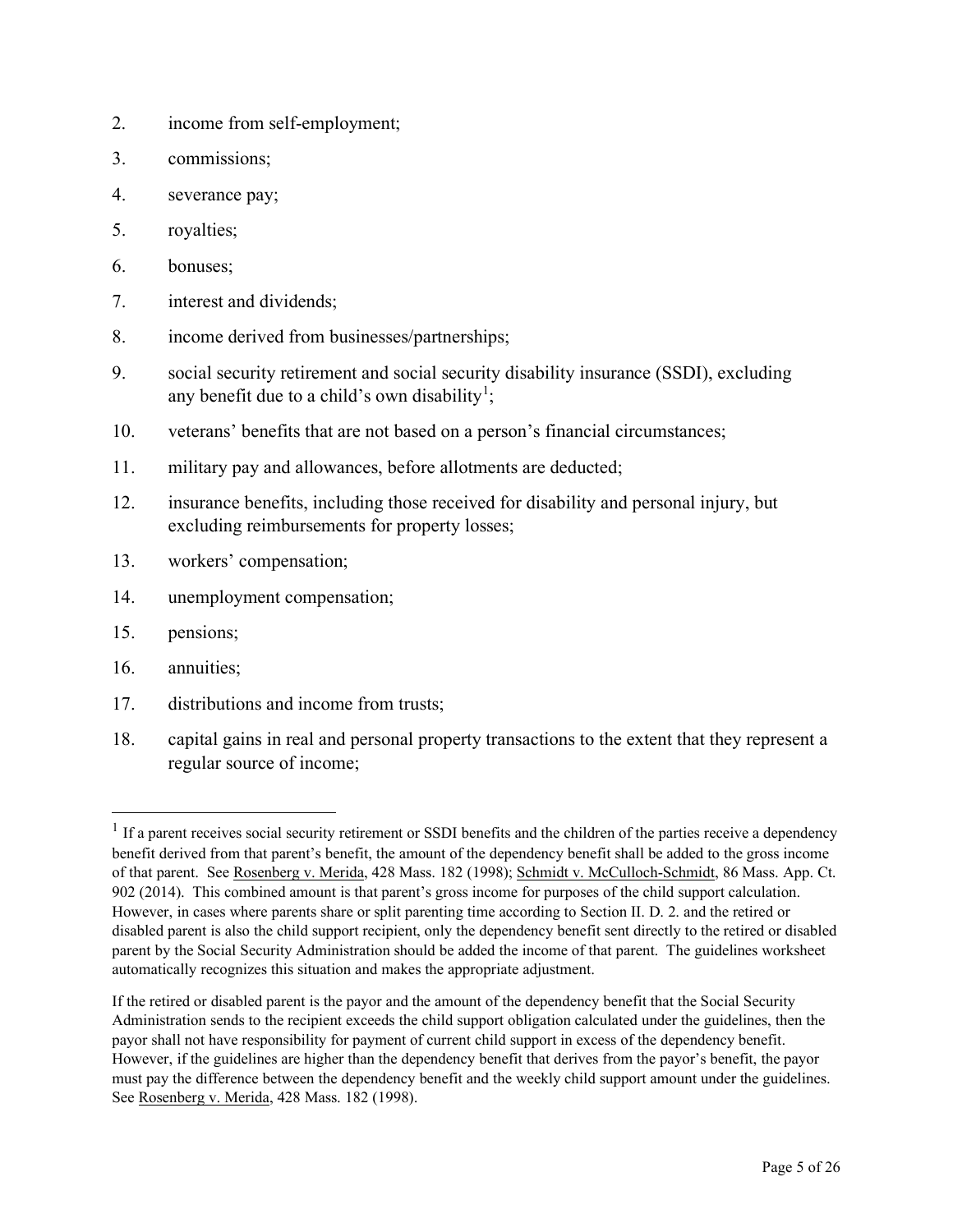- 19. spousal support received from a person not a party to this order;
- 20. contractual agreements;
- 21. perquisites or in-kind compensation to the extent that they represent a regular source of income;
- 22. unearned income of children, in the Court's discretion;
- 23. income from life insurance or endowment contracts;
- 24. income from interest in an estate, either directly or through a trust;
- 25. lottery or gambling winnings received either in a lump sum or in the form of an annuity;
- 26. prizes or awards;
- 27. net rental income;
- 28. funds received from earned income credit;
- 29. income derived from stock options and similar incentives, excluding any income from the coverture portion allocated at the time of the divorce of the parties subject to this child support order; and
- 30. any other form of income or compensation not specifically itemized above, including, but not limited to, alimony consistent with Calvin C. v. Amelia A., 99 Mass. App. Ct. 714 (2021).

## B. Overtime and Secondary Jobs

1. The Court may consider none, some, or all overtime income or income from a secondary job. In determining whether to disregard none, some or all income from overtime or a secondary job, due consideration must be given to the history of the income, the expectation that the income will continue to be available, the economic needs of the parties and the children, the impact of the overtime or secondary job on the parenting plan, and whether the overtime work is a requirement of the job.

2. If after a child support order is entered, a payor or recipient begins to work overtime or obtains a secondary job, neither of which was worked prior to the entry of the order, there shall be a presumption that the overtime or secondary job income should not be considered in a future child support order.

## C. Self-Employment and Other Business Income

Income from self-employment, rent, royalties, proprietorship of a business, or joint ownership of a partnership or closely-held corporation is defined as gross receipts minus ordinary and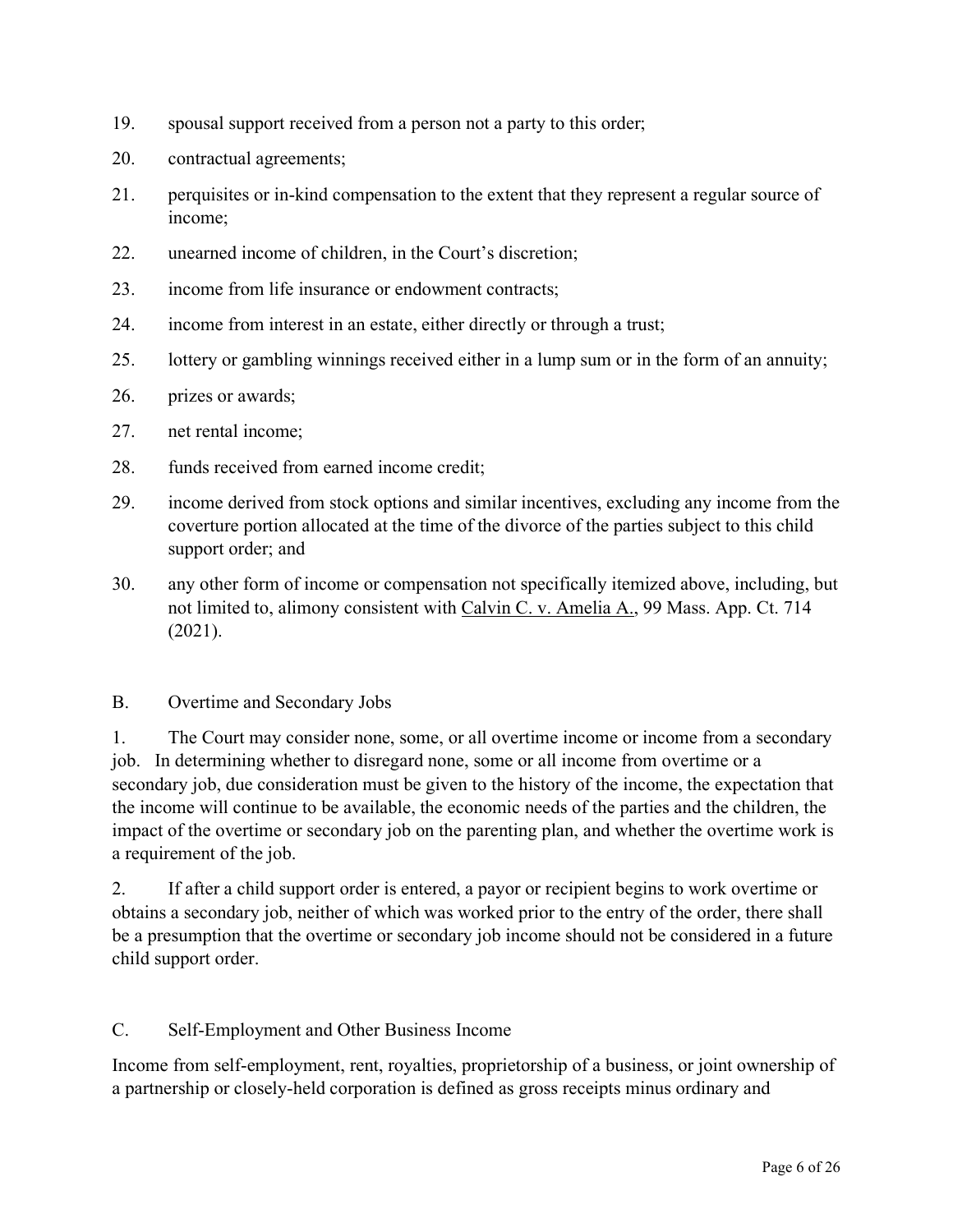necessary expenses required to produce income. In general, income and expenses from selfemployment or operation of a business should be carefully reviewed to determine the appropriate level of gross income available to the parent to satisfy a child support obligation. In many cases, this amount will differ from a determination of business income for tax purposes.

## D. Imputation of Income

1. When the Court finds that a parent has, in whole or in part, undocumented or unreported income, the Court may reasonably impute income to the parent based on all the evidence submitted, including, but not limited to, evidence of the parent's ownership and maintenance of assets, and the parent's lifestyle, expenses and spending patterns.

2. Expense reimbursements, in-kind payments or benefits received by a parent, personal use of business property, and payment of personal expenses by a business in the course of employment, self-employment, or operation of a business may be included as income if such payments are significant and reduce personal living expenses.

3. In circumstances where the Court finds that a parent has unreported income, the Court may adjust the amount of income upward by a reasonable percentage to take into account the absence of income taxes that normally would be due and payable on the unreported income.

# E. Attribution of Income

1. Income may be attributed where a finding has been made that either parent is capable of working and is unemployed or underemployed.

2. If the Court makes a determination that either parent is earning less than he or she could earn through reasonable effort, the Court should consider potential earning capacity rather than actual earnings in making its child support order.

3. The Court shall consider the age, number, needs and care of the children covered by the child support order. The Court shall also consider the specific circumstances of the parent, to the extent known and presented to the Court, including, but not limited to, the assets, residence, education, training, job skills, literacy, criminal record and other employment barriers, age, health, past employment and earnings history, as well as the parent's record of seeking work, and the availability of employment at the attributed income level, the availability of employers willing to hire the parent, and the relevant prevailing earnings level in the local community.

## F. Non-Parent Guardian

The income of a non-parent guardian shall not be considered for purposes of calculating a child support obligation.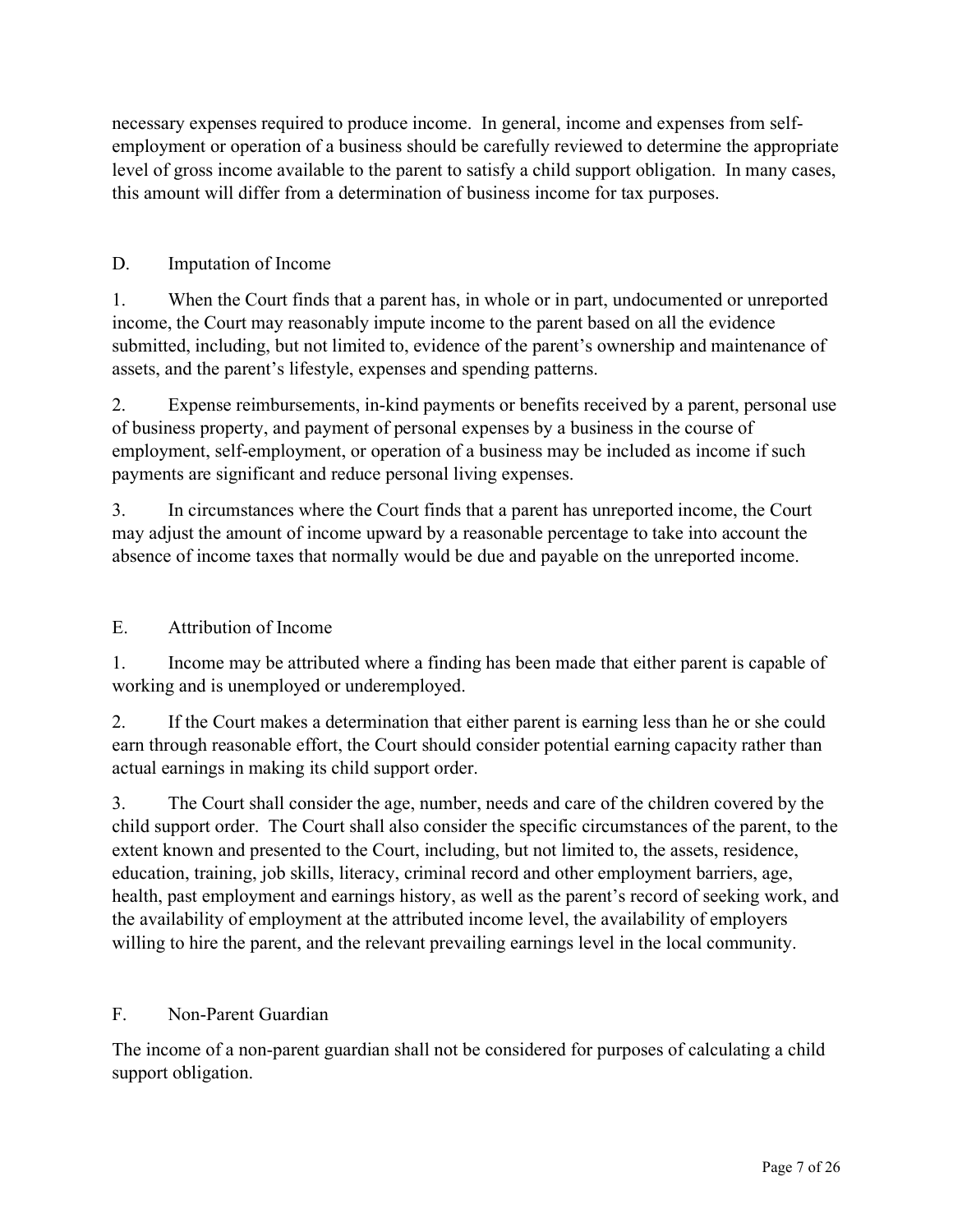#### Commentary 2021 – Section I. – Income Definition

#### A. Sources of Income

For clarification purposes, the Task Force recommended eliminating the phrase "means-tested" in Section I and instead inserting phrases that define and explain what is meant by "means-tested", i.e., based on a person's financial circumstances. The agency or organization managing the program or benefit sets the financial criteria/circumstances for eligibility. Only those people who are determined to be eligible receive the benefits based on the person's financial circumstances.

In Section I. A. 9., the Task Force recommended clarifying the types of social security payments that are considered income for child support purposes, as there is much confusion regarding the differences between SSI, SSDI, and social security retirement. The guidelines worksheet requires the input of information regarding social security dependency benefits received in Line 2b and Line 2c and, if applicable, the guidelines worksheet adjusts that amount in Line 7c when calculating the child support amount, consistent with Rosenberg v. Merida, 428 Mass. 182 (1998) and Schmidt v. McCulloch-Schmidt, 86 Mass. App. Ct. 902 (2014).

However, the Task Force identified that in some cases – those where parents share or split parenting time according to Section II. D. 2. (box 1 or box 3 on the guidelines worksheet), and the retired or disabled parent is also the child support recipient, and the Social Security Administration is directly sending a dependency benefit to the payor – including the dependency benefit as income to the retired or disabled parent was inconsistent with the legal underpinnings of Rosenberg v. Merida, 428 Mass. 182 (1998). Accordingly, the Task Force recommended that in these situations only a dependency benefit sent directly to the retired or disabled parent by the Social Security Administration should be added to the income of the retired or disabled parent.

In Section I. A. 11., the Task Force clarified that military allotments are debits from income, rather than income itself. Military base pay, other forms of military pay, and military allowances, such as the Basic Housing Allowance, are sources of income.

The Task Force recommended adding Section I. A. 29. to highlight a type of income that is becoming a more common method of compensating employees. This recommendation does not change substantive law, but emphasizes that, under existing law, a person cannot avoid a child support obligation by choosing to be compensated with stock options or by otherwise reclassifying his or her income. See Ludwig v. Lamee-Ludwig, 91 Mass. App. Ct. 36 (2017); Wooters v. Wooters, 74 Mass. App. Ct. 839 (2009).

On June 10, 2021, the Appeals Court issued a decision that addressed whether certain alimony amounts should be included as income by the recipient and deducted by the payor when calculating child support. The Appeals Court noted that where one spouse is the sole payor of both alimony and child support, and alimony is calculated first, it is usually necessary to "us[e] the parties' adjusted, postalimony incomes when calculating child support to avoid running afoul of G. L. c. 208, § 53 (c) (2) . . . ." Calvin C. v. Amelia A., 99 Mass. App. Ct. 714, 721 (2021). This approach would not be utilized where the parties are "subject to reciprocal orders, i.e., each party is both a payor and a recipient of support" or where alimony is not calculated first. Id. Reference to this income is included in Section I. A. 30.

### B. Overtime and Secondary Jobs

The Task Force recommended striking the word "first" as it appeared in prior guidelines to clarify that all of the factors must be considered.

The Task Force considered and discussed Section I. C., D., E., and F, and did not recommend any changes.

Commentary 2017 – Section I. – Income Definition

### A. Sources of Income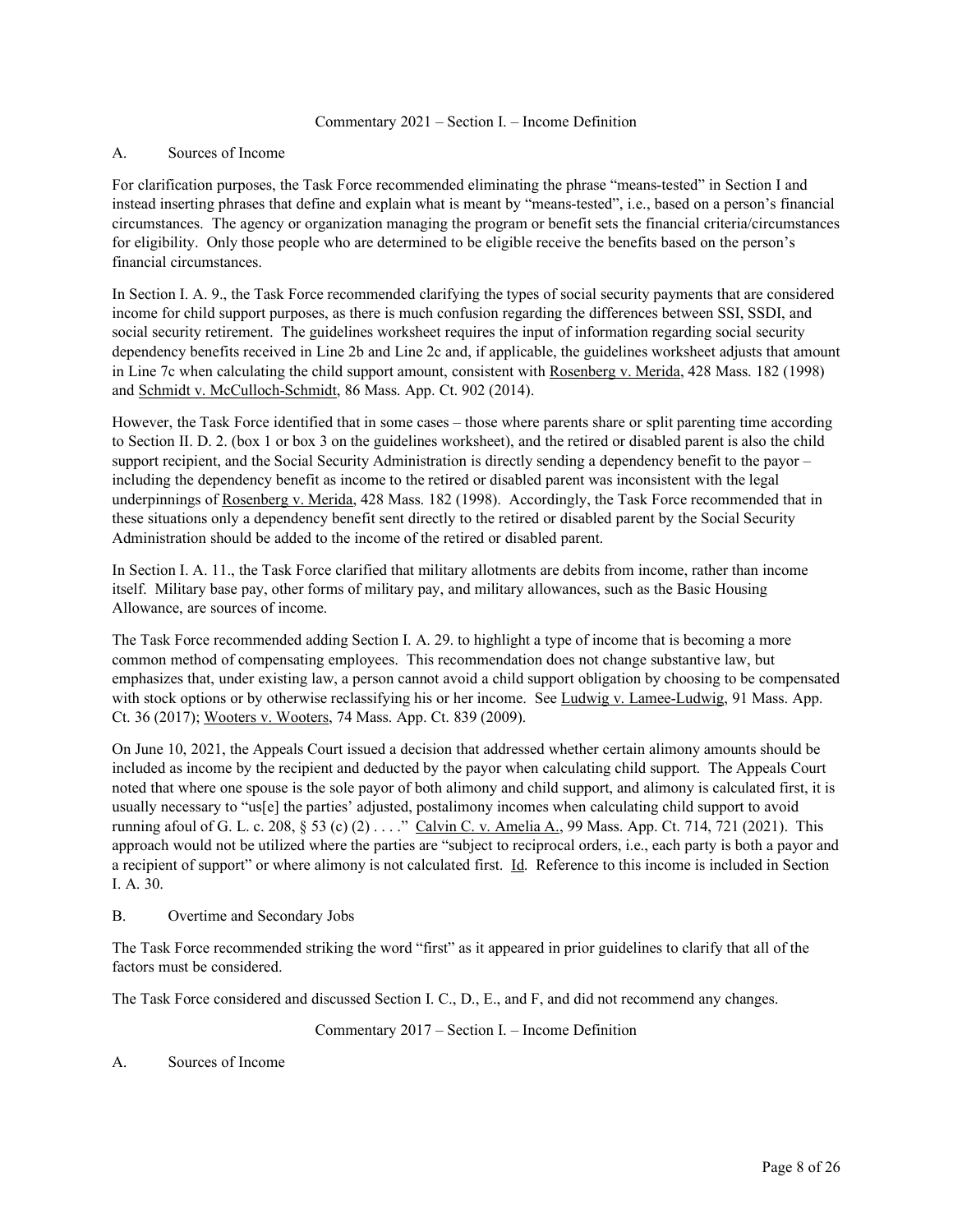Although the Task Force did not recommend any substantive changes to Section I. A., Sources of Income, it considered whether to do so in light of emerging areas of income-producing activities such as transportation networking companies, crowd funding, domain site flipping, and inconsistent, short-term home rentals. The Task Force determined that these income-producing activities were encompassed by the existing list of sources of income.

The Task Force received public comment regarding means-tested and non means-tested veterans' benefits and, in response, clarified that means-tested veterans' benefits are a type of income that is not included as income for child support calculation purposes. Due to the complexity of determining whether a veteran's benefit is means-tested, the Task Force strongly recommended that the Court should inquire regarding the benefit.

If the Court determines that there has been misrepresentation of income to a taxing authority or on a court-filed financial statement and/or guidelines worksheet, the Court may be required to report the information to the appropriate authority. See Rule 2.15(B) of SJC Rule 3:09: Code of Judicial Conduct.

### B. Overtime and Secondary Jobs

The Task Force recommended continuation of the presumptive exclusion of certain overtime and secondary job income from the calculation of gross income for child support purposes. The Task Force rewrote and moved for clarification the sentence that previously read, "The Court may consider none, some, or all overtime income even if overtime was earned prior to the entry of the order." The Task Force also determined that the language in this section applies to payors and recipients since the income of both parents is considered in setting a child support order.

### C. Self-Employment and Other Business Income

The Task Force renamed, reorganized and refined this section to focus on issues related to self-employment and the operation of a business. The Task Force moved the language regarding imputing income to the newly created Section I. D. entitled, "Imputation of Income". Because the Task Force felt it was redundant, it deleted from the guidelines the sentence, "The calculation of income for purposes of this section may increase gross income by certain deductions or other adjustments taken for income tax purposes.". The Appeals Court noted in Whelan v. Whelan, 74 Mass. App. Ct. 616, 626-27 (2009), "in determining income from self-employment, a judge must determine whether claimed business deductions are reasonable and necessary to the production of income, without regard to whether those deductions may be claimed for Federal or State income tax purposes." As further direction, the Appeals Court noted in an unpublished decision, Zoffreo v. Zoffreo, 76 Mass. App. Ct. 1105 (2010), "[t]he fact that [a parent] is permitted under the tax laws to deduct an amount for depreciation does not mean that those funds, which are not out of pocket expenses, are not available to pay child support."

For additional decisional guidance regarding calculating gross income, the Supreme Judicial Court held "that a determination whether and to what extent the undistributed earnings of an S corporation should be deemed available income to meet a child support obligation must be made based on the particular circumstances presented in each case." J.S. v. C.C., 454 Mass. 652, 662-63 (2009). The Supreme Judicial Court included a non-exhaustive list of relevant factors to consider when making this determination, such as "a shareholder's level of control over corporate distributions", "the legitimate business interests justifying corporate earnings", the "affirmative evidence of an attempt to shield income by means of retained earnings", and "the allocation of burden of proof in relation to the treatment of an S corporation's undistributed earnings for purposes of determining income available for child support[.]" J.S. v. C.C., 454 Mass. 652, 662-65 (2009).

In Fehrm-Cappuccino v. Cappuccino, 90 Mass. App. Ct. 525 (2016), the Appeals Court addressed the appropriateness of including rental income when determining income for child support purposes. The decision notes that "there is no risk of double counting, where 'neither the value of [the father's interest in [the asset]] nor the [father's] ability to earn income is diminished by treating the [father's interest in [the asset]] as a marital asset as well as a source of income by which [the father] can meet his support obligations." Fehrm-Cappuccino v. Cappuccino, 90 Mass. App. Ct. 525, 528 (2016) (quoting Champion v. Champion, 54 Mass. App. Ct. 215, 221 (2002)).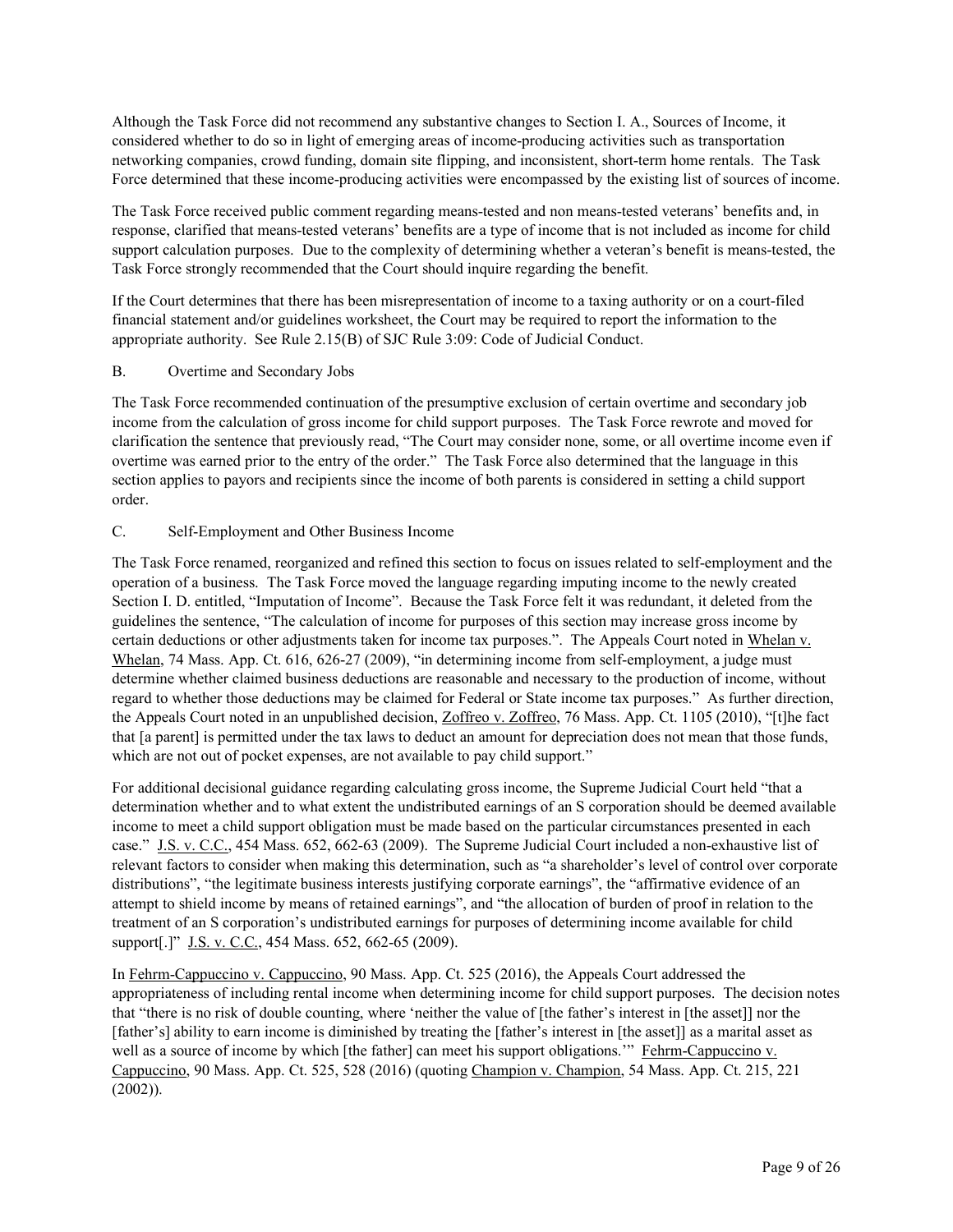### D. Imputation of Income

The Task Force renamed, reorganized and refined the section previously entitled, "Unreported Income" to focus on issues related to the imputation of income. Income may be imputed when there are actual resources available to the parent that are not reported for tax purposes.

In general terms, undocumented income is income that does not result in the issuance of a tax reporting form. Unreported income is any income that is received and required to be reported that the taxpayer does not report on his or her taxes.

The Appeals Court decision in Crowe v. Fong, 45 Mass. App. Ct. 673 (1988) is instructional regarding Section I. D. 2. In Crowe, the payor earned \$275 per week working at a business owned by his mother, lived rent-free in a home owned by his father, and had use of a vehicle. The Appeals Court upheld the trial judge's "characterization of [the payor's] free use of the home as 'perquisite or in-kind income' for purposes of calculating his support obligation under the guidelines[.]" Crowe v. Fong, 45 Mass. App. Ct. 673, 680-81 (1988).

### E. Attribution of Income

The Task Force reorganized and refined this section for clarification and to distinguish attributed income from imputed income. Income is attributed to a parent when the Court determines a parent is capable of earning more than is currently being earned and assigns a hypothetical amount of income to the parent. The Task Force, in consideration of the January 2017 changes to 45 C.F.R. § 302.56 (c) (2017), revised the factors to be considered when attributing income to a parent.

In P.F. v. Department of Revenue, 90 Mass. App. Ct. 707 (2016), the Appeals Court addressed attribution of income where the payor is incarcerated. "The may be attributed where a finding has been made that [the payor] is capable of working and is unemployed or underemployed,'... or where the payor owns 'substantial assets.'"  $P.F.$ v. Department of Revenue, 90 Mass. App. Ct. 707, 710 (2016) (quoting Wasson v. Wasson, 81 Mass. App. Ct. 574, 581 (2012), quoting from Flaherty v. Flaherty, 40 Mass. App. Ct. 289, 291 (1996)). However, where there is "no income or assets from which to pay child support", the Court may not attribute income to the payor based on the payor's prior earning capacity, even if the payor is incarcerated due to committing a crime against the child for whom child support is being paid. P.F. v. Department of Revenue, 90 Mass. App. Ct. 707, 710-11 (2016).

F. Non-Parent Guardian

The Task Force did not recommend any changes to this section.

## II. FACTORS TO BE CONSIDERED IN SETTING THE CHILD SUPPORT ORDER

## A. Relationship to Alimony or Separate Maintenance Payments

1. These guidelines were developed with the understanding that alimony is for the support of a spouse, while child support is for the support of children.

2. These guidelines were developed with the understanding that child support is nondeductible by the payor and non-taxable to the recipient. These guidelines do not preclude the Court from deciding that any support order be designated in whole or in part as alimony or unallocated support without it being deemed a deviation, provided that the tax consequences are considered in determining the support order and the after-tax support received by the recipient is not diminished. The parties have the responsibility to present to the Court the tax consequences of proposed orders.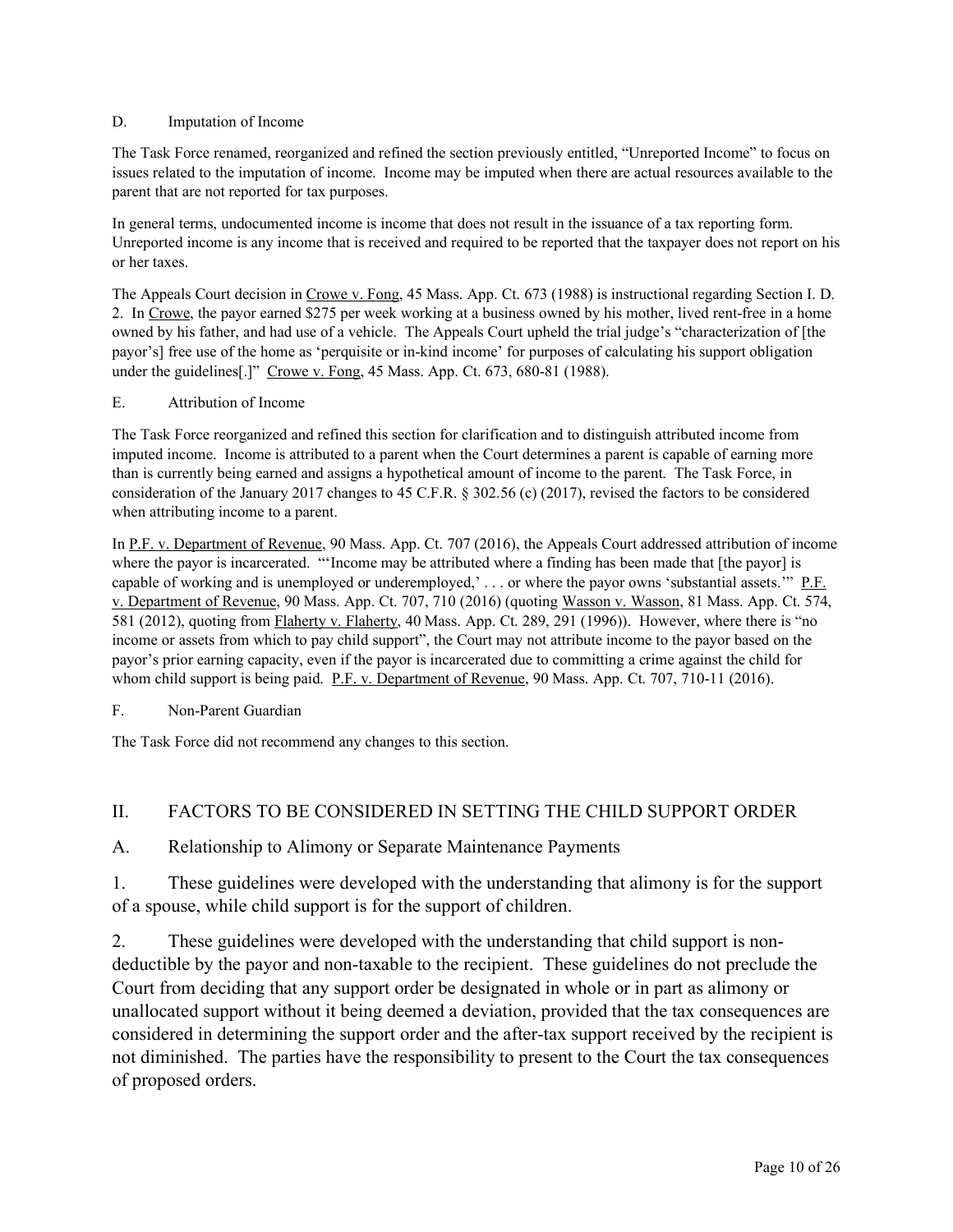3. Chapter 124 of the Acts of 2011, entitled, "An Act Reforming Alimony in the Commonwealth", amended G. L. c. 208 and prohibits the use of gross income which the Court has already considered in making a child support order from being used again in determining an alimony order. See G. L. c. 208,  $\S$  53 (c) (2). At any combined income level, the Court and the parties may consider preparing alternate calculations of alimony and child support, as well as an unallocated support order, to determine the most equitable result for the children and the parties. Depending upon the circumstances, such as the total amount of support that would be available to each household, it may be appropriate to calculate alimony first, and in other circumstances it may be appropriate to calculate child support first. Judicial discretion is necessary and deviations shall be considered. An unallocated support order is not a deviation and, as such, does not require findings.

# B. Claims of Personal Exemptions for Child Dependents

In setting a support order, the Court and the parties shall consider the allocation of personal exemptions for child dependents between the parties to the extent permitted by law.

# C. Minimum and Maximum Levels

1. These guidelines are intended to balance the need to protect a minimum subsistence level for those parents obligated to pay child support and the obligation of all parents to contribute to the support of their children. To that end, for those parents obligated to pay child support whose gross income is \$210 per week or less, a minimum order of \$12 per week should enter. For parents obligated to pay child support whose gross income is between \$211 and \$249 per week, the minimum order will vary between \$12 per week and \$20 per week. These minimums should not be construed as limiting the Court's discretion to set a higher or lower order, including setting a child support order at \$0, should circumstances warrant, as a deviation from the guidelines. See Section IV.

2. These guidelines are calculated up to a maximum combined available annual gross income of the parties of \$400,000. In cases where combined available income is over \$400,000, the guidelines should be applied on the first \$400,000 in the same proportion as the recipient's and payor's actual income as provided on Line 3c of the guidelines worksheet. In cases where income exceeds this limit, the Court should consider the award of support at the \$400,000 level as the minimum presumptive order. The child support obligation for the portion of combined available income that exceeds \$400,000 shall be at the discretion of the Court. However, any percentage applied to the payor's income above the maximum level, as listed in Line 8b of the guidelines worksheet, should be below the percentage applied to the maximum level in Table A  $(10\%)$ .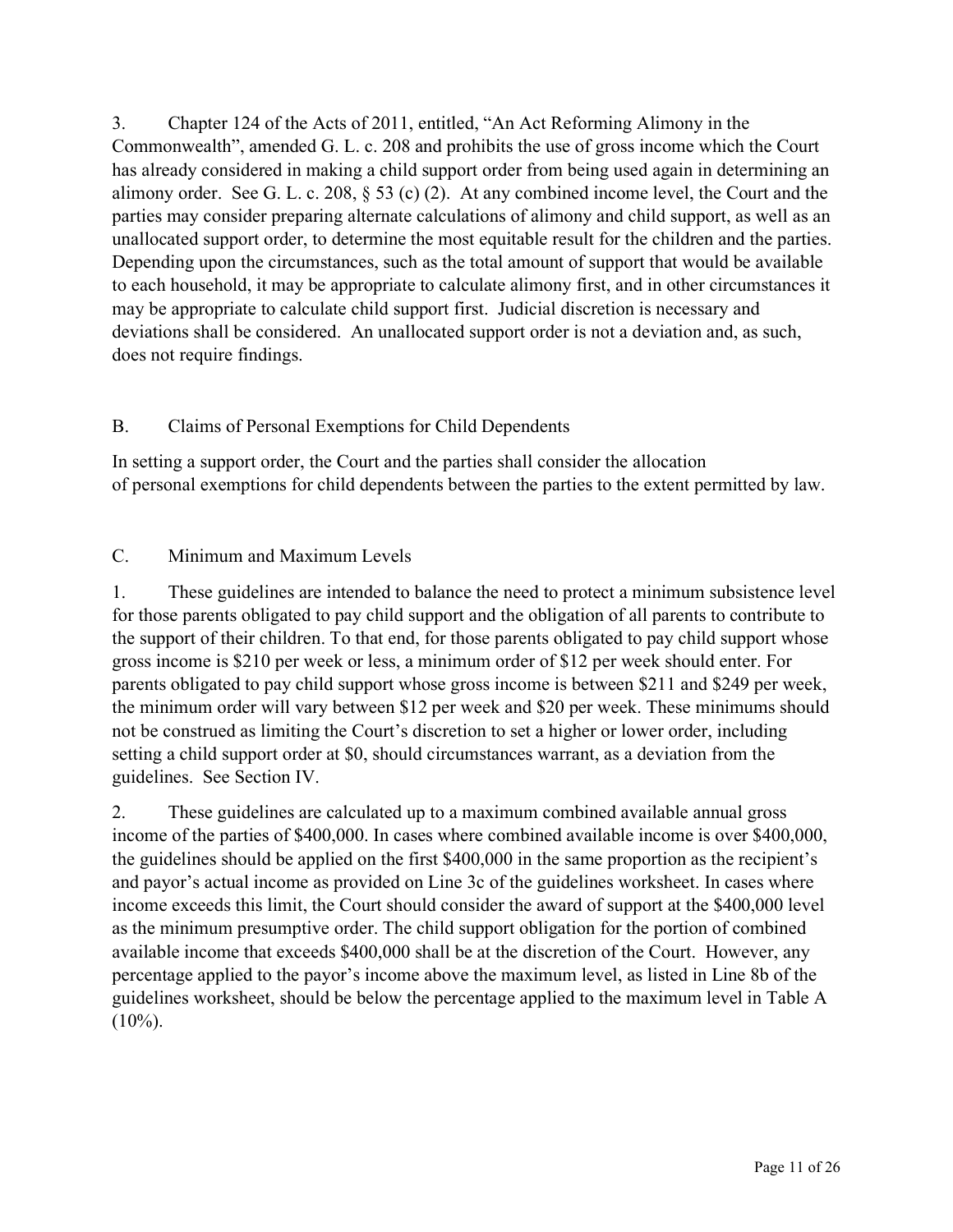# D. Parenting Time

1. These guidelines recognize that children should enjoy parenting time with both parents to the greatest extent possible consistent with the children's best interests. The basic calculations under these guidelines are based upon the children having a primary residence with one parent and spending approximately one-third of the time with the other parent.

2. These guidelines apply to all types of parenting plan schedules. Information regarding whether the parents share financial responsibility and parenting time for the children approximately equally (shared), whether the children reside primarily with one parent for approximately 2/3 of the time, and whether, in a family with more than one child covered by the order, each parent provides a primary residence for at least one child (split) is entered directly into the guidelines worksheet. The guidelines worksheet will calculate the presumptive child support order based on the information entered into the guidelines worksheet.

3. Where parenting time is substantially less than one-third for the parent who is not the residential parent, the Court may consider deviation by an upward adjustment to the amount calculated under the guidelines worksheet. See Section IV. B. 8.

# E. Child Care Costs

1. Reasonable child care costs of up to \$355 per week, per child for the children covered by the child support order and due to gainful employment of either parent are shared by the parents in proportion to their share of combined available income. To determine the amount of child care costs to be shared by the parents, the guidelines worksheet requires the input of information regarding the number of children for whom child care is being paid and the total cost of the child care paid per week.

2. In appropriate circumstances, child care costs may include those child care costs incurred due to training or education reasonably necessary to obtain gainful employment or enhance earning capacity. The Court may consider a deviation where the child care cost is extraordinary. See Section IV. B. 7.

# F. Child Support for Children Between the Ages of 18 and 23

1. By statute, the Court has discretion either to order or to decline to order child support for children age 18 or older. If the Court exercises its discretion to order child support for children age 18 or older, the guidelines formula reduces the amount of child support in accordance with Table C of the guidelines worksheet. For the guidelines calculation to account for families with children both under age 18 and age 18 or older, the guidelines worksheet requires the input of information regarding the number of children age 18 or older and under age 18.

2. A child age 18 or older who is enrolled in and attending high school shall be deemed to be under age 18 for purposes of the guidelines and Table C, absent deviation.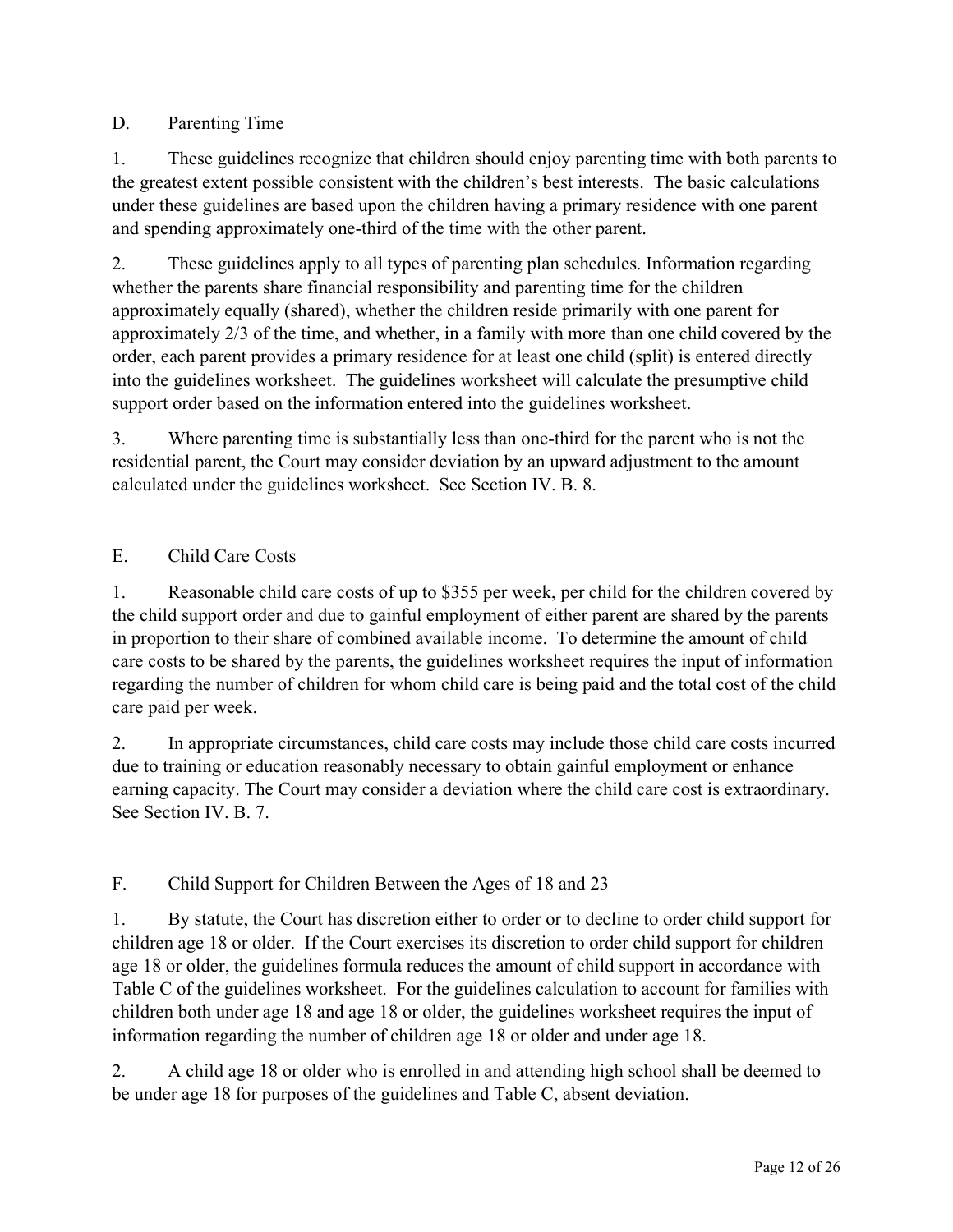3. In determining whether to order child support for a child age 18 or older, the Court shall consider the reason for the child's continued residence with and principal dependence on the recipient, the child's academic circumstances, the child's living situation, the available resources of each parent, and each parent's contribution to the costs of post-secondary education for the child and/or other children of the family. The Court may also consider any other relevant factors.

G. Contribution to Post-secondary Educational Expenses

1. By statute, the Court has discretion either to order or to decline to order a parent to contribute to post-secondary educational expenses. Contribution to post-secondary educational expenses is not presumptive.

2. In determining whether to order contribution to post-secondary educational expenses, the Court shall consider the cost of the post-secondary education, the child's aptitudes, the child's living situation, the available resources of each parent and child, and the availability of financial aid. The Court may also consider any other relevant factors.

3. No parent shall be ordered to pay an amount in excess of fifty percent of the undergraduate, in-state resident costs of the University of Massachusetts-Amherst, unless the Court enters written findings that a parent has the ability to pay a higher amount. Costs for this purpose are defined as mandatory fees, tuition, and room and board for the University of Massachusetts-Amherst, as set out in the "Published Annual College Costs Before Financial Aid" in the College Board's Annual Survey of Colleges. This section applies to all orders requiring parental contribution to post-secondary educational expenses, regardless of where the child resides or attends school.

4. If exercising its discretion to order both child support for a child over age 18 and contribution to the child's post-secondary educational expenses, the Court shall consider the combined amount of both orders.

# H. Health Care Coverage

1. Each parent may deduct from gross income the reasonable cost of the individual or family health care premium/enrollment actually paid by that parent. If there is an additional cost to insure a person not covered by this order, and the Court determines that such additional cost would unreasonably impact the amount of child support, then some or all of such additional cost shall not be deducted.

2. When the Court makes an order for child support, the order shall include a provision for health care coverage for the child in accordance with the following:

a. The Court shall enter an order that requires either parent to provide health care coverage if such coverage is available at reasonable cost and accessible to the child. If the Court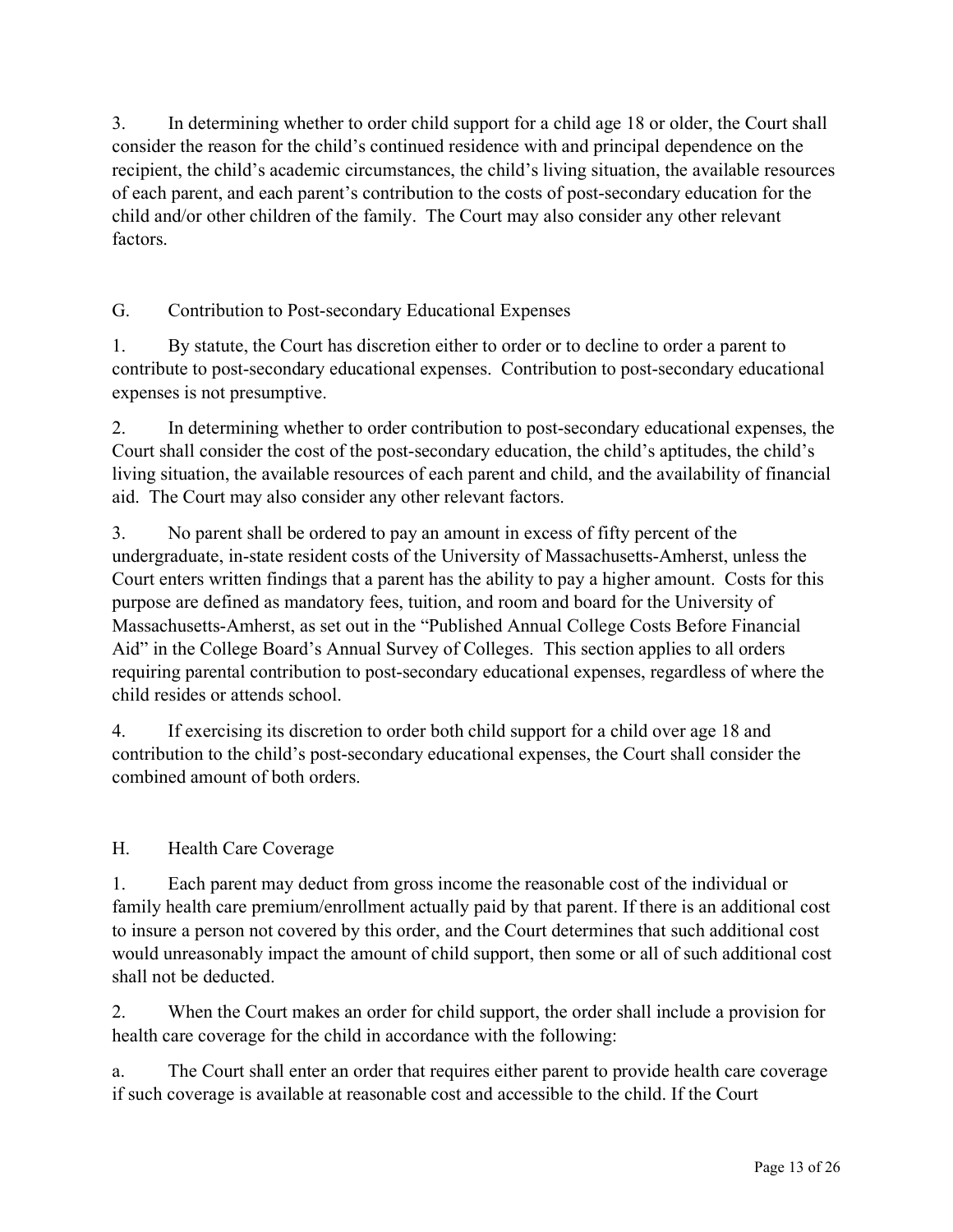determines that an order for health care coverage is not in the best interest of the child or creates an undue hardship for either parent, then the Court shall enter written findings.

b. If a parent has enrolled a child in MassHealth, or an equivalent program in another state that is substantially similar to the program established in G. L. c. 118E, the Court shall order that parent to maintain such coverage as long as the child remains eligible; provided, however, that the Court may also order the other parent to enroll the child in private health insurance if: (i) private health insurance is available to that parent at reasonable cost and accessible to the child; (ii) enrollment in the insurance is in the best interest of the child; and (iii) enrollment in the insurance will not create an undue hardship for either parent.

c. For the purposes of this section: (i) health care coverage shall be deemed reasonable in cost if the cost to the party ordered to provide health care coverage does not exceed 5 per cent of the gross income of the party; (ii) health care coverage shall be deemed accessible to the child if covered services are available within 15 miles of the child's primary residence; (iii) health care coverage includes private health insurance available through employment, union affiliation or otherwise, and public health coverage administered by the Title XIX agency; and (iv) private health insurance shall be deemed not available at reasonable cost to a parent whose gross income does not exceed 150 per cent of the federal poverty guidelines for the family size or who receives MassHealth on behalf of themselves or the child.

d. If health care coverage pursuant to this section is not available to either parent at the time the order is entered, the Court shall order the parties to notify the IV-D agency if such coverage becomes available.

# I. Dental/Vision Insurance

1. Each parent may deduct from gross income the reasonable cost actually paid by that parent of dental/vision insurance insuring the children covered by this order.

2. If there is an additional cost to insure a person not covered by this child support order, and the Court determines such additional cost would unreasonably reduce the amount of child support, then some or all of such additional cost shall not be deducted from gross income.

3. The cost of dental/vision insurance insuring the children covered by this order is included on the guidelines worksheet in the combined child care and health care costs adjustment.

J. Routine Out-of-Pocket and Uninsured Medical and Dental/Vision Expenses and Extraordinary Out-of-Pocket and Uninsured Medical and Dental/Vision Expenses

1. The recipient shall be responsible for payment of the first \$250 each year in combined routine out-of-pocket and uninsured medical and dental/vision expenses for all the children covered by this child support order. For amounts above that limit, at the time of entry of an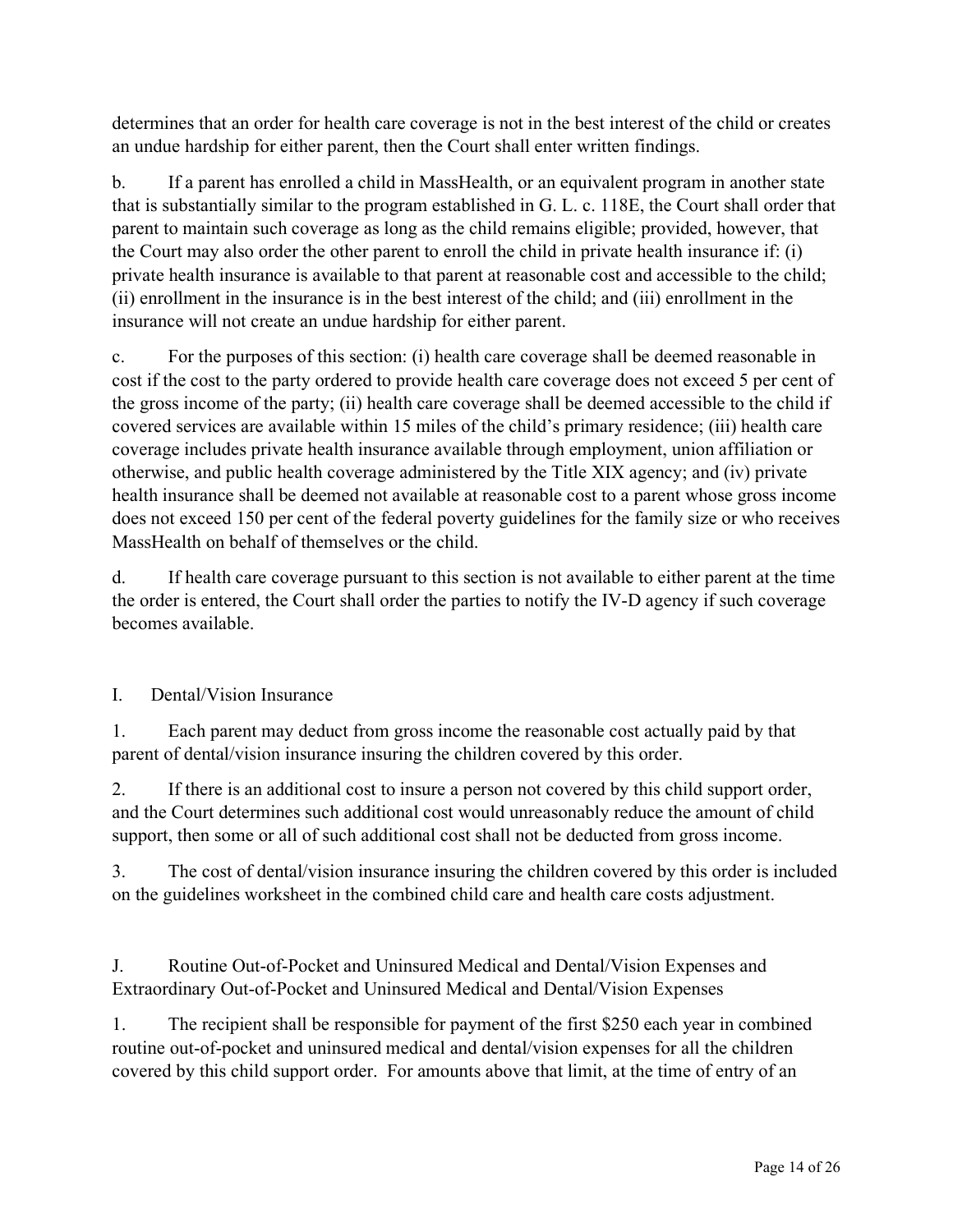order establishing or modifying the child support order, the Court shall enter an order allocating expenses between the parties without adjustment to the child support order.

2. The payment of extraordinary out-of-pocket and uninsured medical and dental/vision expenses incurred for the children, absent agreement of the parties, shall be treated on a case-bycase basis (for example: orthodontia, psychological/psychiatric counseling, etc.). Where the Court makes a determination that such medical and dental/vision services are necessary and are in the best interests of the children, the Court shall allocate such expenses between the parties.

K. Existing Support Obligations and Responsibility for Children Not in the Case under Consideration

1. When an initial order or a modification of an existing order is sought for a child covered by the order in the case under consideration, the amount actually paid by a parent pursuant to a pre-existing support order for a child or spouse not in the case under consideration shall be deducted from the gross income of that parent where that parent provides sufficient proof of the order and payments made. Payments on arrearages shall not be deducted from gross income.

2. When an initial order or a modification of an existing order is sought for a child covered by the order in the case under consideration, the amount of voluntary payments actually paid to support a child not in the case under consideration and with whom the parent does not reside shall be deducted from the gross income of that parent, but only to the extent the Court determines the payments to be reasonable. The parent who seeks the deduction must provide sufficient proof of the legal obligation to support the child and of actual payments made to the other parent or guardian.

3. When an initial order or a modification of an existing order is sought for a child covered by the order in the case under consideration, a hypothetical amount of child support for a child with whom the parent resides but for whom no child support order exists shall be deducted from the gross income of the parent. The parent seeking the deduction must provide sufficient proof of the legal obligation to support the child and of the gross income of that child's other parent. The hypothetical child support amount shall be calculated according to the guidelines worksheet using the gross incomes of both parents of the child for whom the hypothetical child support amount is being calculated.

4. Obligations to a subsequent family may be used as a defense to a request to modify an order seeking an increase in the existing order, but such obligations should not be considered a reason to decrease an existing order.

L. Families with More than One Child

The guidelines formula applies to families with one to five children. For more than five children, the order should be at least the amount ordered for five children. Table B of the guidelines worksheet includes the child support adjustment for more than one child.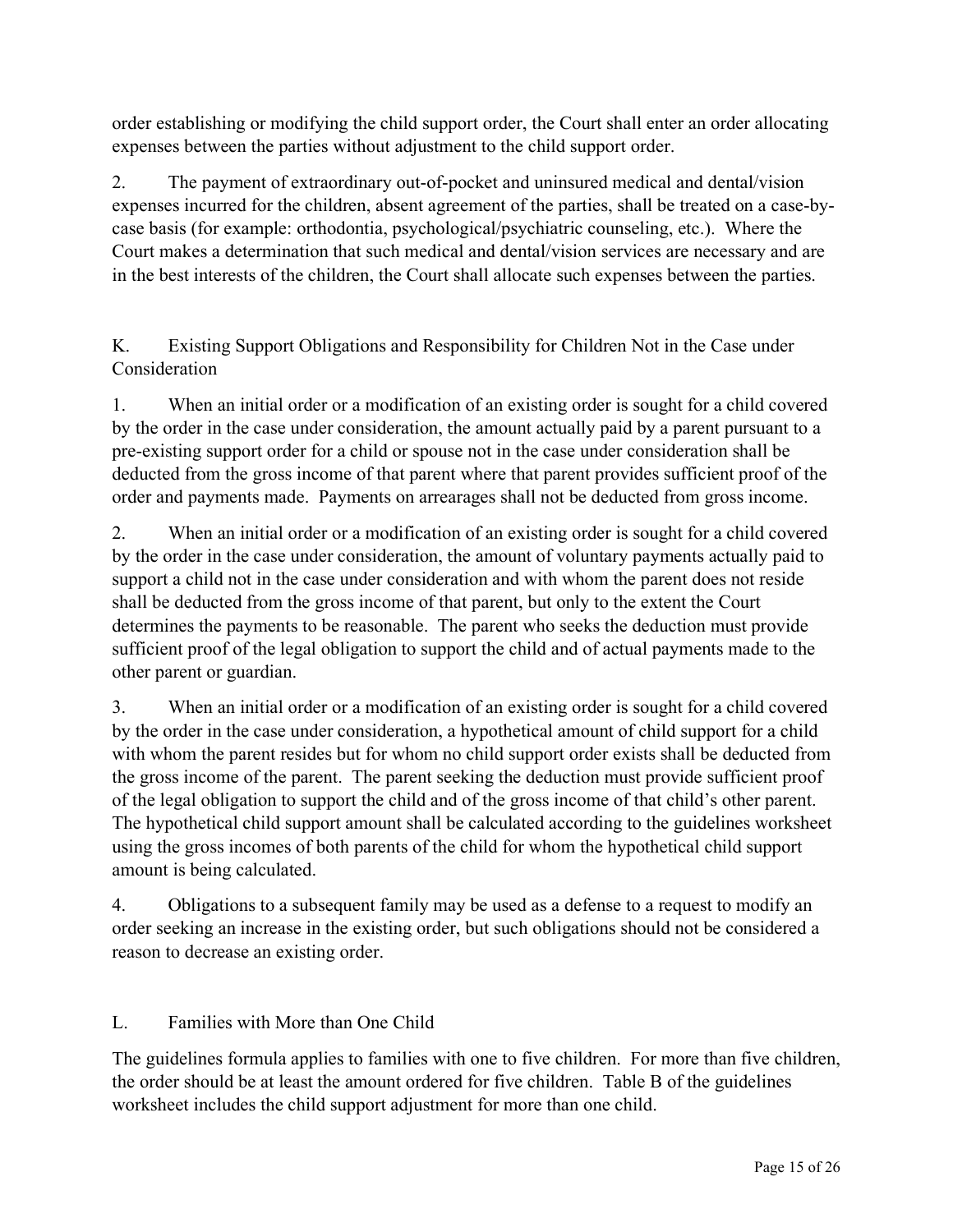## M. Contribution to Other Child-Related Expenses

In cases where the Court makes a determination that there are additional child-related expenses such as extra-curricular activities, private school, or summer camps, which are in the best interest of the child and which are affordable by the parties, the Court may allocate costs to the parties on a case-by-case basis.

Commentary 2021 – Section II. – Factors To Be Considered In Setting The Child Support Order

## A. Relationship to Alimony or Separate Maintenance Payments

The Task Force extensively discussed the continuing challenges with G. L. c. 208, § 53 (c) (2). Many of the public comments that the Task Force received addressed this issue. The Task Force discussed the practical concerns with the language of G. L. c. 208, § 53 (c) (2) – in some circumstances, a spouse with no children could receive more support than a spouse with children. The Task Force affirmed, after much thought and consideration, that alimony may be run first or second, depending on the facts of the case. The Task Force strongly urges the Court and parties to proactively run different support scenarios to determine what support order is appropriate for the family – specifically whether determining alimony first and then child support provides the appropriate support. The Task Force emphasized that, although an unallocated order does not currently have the same tax benefit as it did before the Tax Cuts and Jobs Act of 2017, an unallocated order that blends alimony and child support may be appropriate.

B. Claims of Personal Exemptions for Child Dependents

The Task Force did not recommend any changes to this section.

C. Minimum and Maximum Levels

The Task Force examined the minimum and maximum levels. The Task Force recognized that the prior minimum order of \$25 per week resulted in some payors not having sufficient funds to support themselves. To address this concern, the Task Force created two tranches at the minimum level in Table A of the guidelines worksheet for payors with income up to \$249 per week, to include all payors with income below the 2021 U.S. Federal Poverty Guidelines. For payors with gross income up to \$210 per week, the minimum weekly order is \$12. For payors with gross income between \$211 and \$249 per week, the minimum weekly order is \$12 plus 20% above \$210 which calculates to between \$12 and \$20 per week.

The Task Force recommended increasing the maximum level to \$400,000 of combined available income, as the maximum level has not been increased since 2009. The maximum level of \$400,000 was recommended after considering the maximum income levels in other states' guidelines and the higher levels of income and costs in Massachusetts relative to other states. There are now six tranches between \$250 and \$7,692 in weekly combined available income. The eight tranches can be seen in Table A of the guidelines worksheet.

The guidelines worksheet calculates the amount by which each parent's available income exceeds the maximum level. The Task Force discussed wide ranging examples of how income exceeding the maximum level is then used in calculating the child support order amount. The economic consultant observed that, from an economic perspective, simply rerunning the guidelines worksheet on the amounts above the maximum level is objectively incorrect because that approach applies the higher percentages in Table A of the guidelines worksheet for lower income levels. Any percentage applied to the payor's income above the maximum level, as listed in Line 8b of the guidelines worksheet, should be below the 10% applied to the highest income level listed in Table A of the guidelines worksheet.

### D. Parenting Time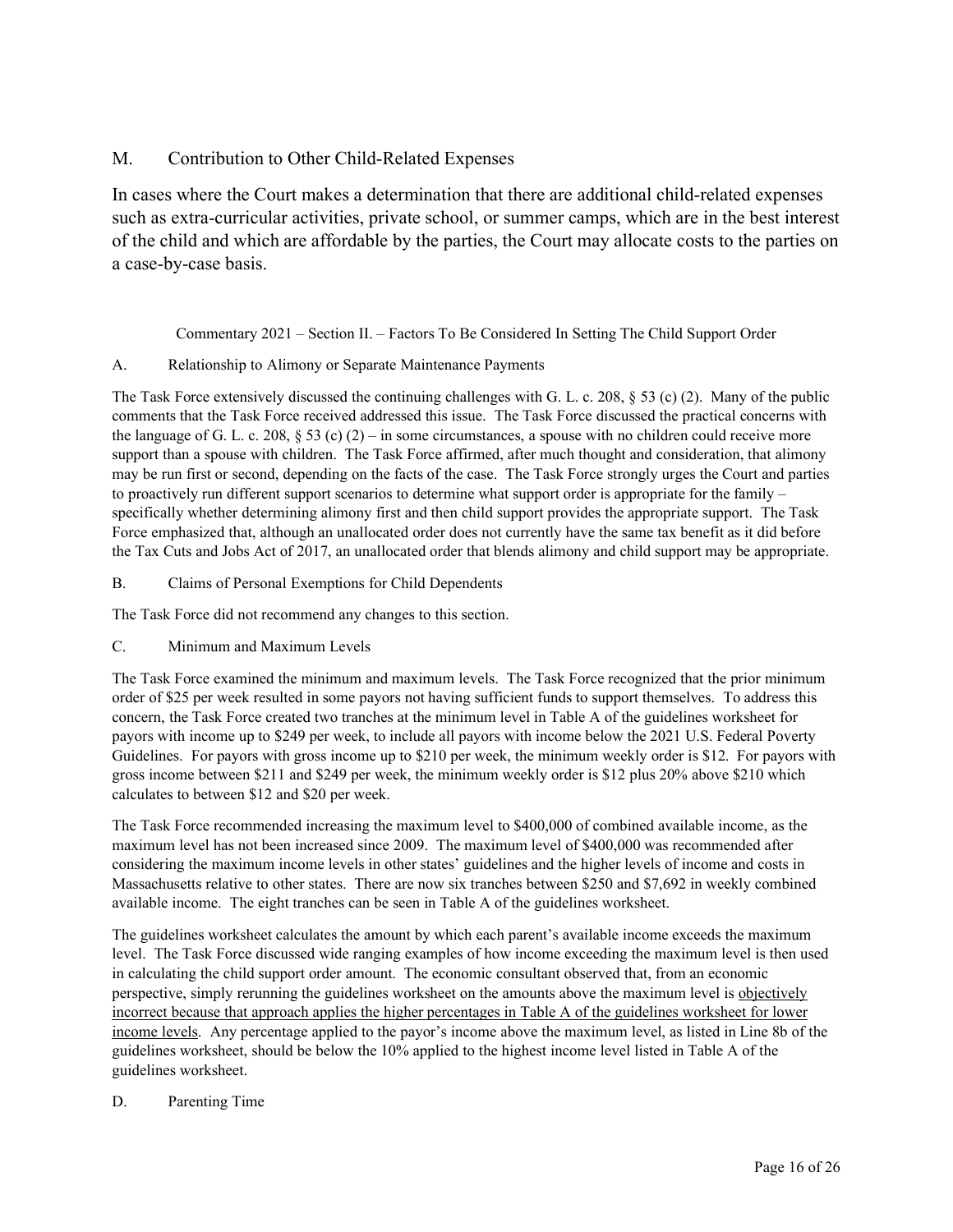The Task Force did not recommend any substantive changes to this section. However, the Task Force observed that in Luce v. Folino-Inadoli, an unpublished memorandum and decision pursuant to Rule 23 of the Appeals Court, a judge's decision to adopt a hybrid approach to calculating a child support order when the parties' parenting plan did not fall precisely into any of the three parenting plans provided for in the guidelines worksheet was upheld. See Luce v. Folino-Inadoli, 99 Mass. App. Ct. 1103 (December 17, 2020). The judge ran the guidelines under box 1 and under box 2 on the guidelines worksheet. The judge entered an order that did not adopt the child support amount from either calculation and instead "required the father to pay a reduced child support order of one hundred dollars per week to the mother. This hybrid approach reflects a deviation that is grounded in the circumstances of the parties and the best interests of the children. On this record, the judge did not abuse his discretion. See L.L. v. Commonwealth, 470 Mass. 169, 185 n.27 (2014)."

### E. Child Care Costs

The Task Force extensively discussed child care costs and how these costs should be apportioned between parents, while also understanding that child care costs in Massachusetts are very expensive. The Task Force recommended eliminating both the deduction of child care costs paid from the parent's gross income and the 15% cap on the child care credit from the 2017/2018 guidelines. The Task Force felt that parents should be sharing the actual costs of child care paid in proportion to their income, up to the benchmark amount of \$355 per child, per week. The benchmark represents the average cost of center-based infant care in Massachusetts as reported by the Massachusetts Department of Early Education's Market Rate Survey of Child Care Costs. Although the benchmark is set at the average cost for center-based infant care, parents with older children are only responsible for proportionally sharing the actual amount spent on child care up to this benchmark. The benchmark amount does not mandate that parents spend \$355 on child care per child, per week; it simply establishes the limit on the amount of child care costs per child, per week that is eligible to be shared between parents in proportion to their respective incomes. To account for situations where more than one child receives child care, the guidelines worksheet multiplies the benchmark amount by the number of children receiving child care. In making its recommendations, the Task Force acknowledged that these changes may significantly increase child support orders. Judges should continue to consider deviation where appropriate, especially where the overall current child support order is more than 40% of the payor's available income as listed in Line 3a of the guidelines worksheet. See Section IV. C. Line 7e of the guidelines worksheet indicates whether the overall support order is more than 40% of the payor's available income.

### F. Child Support for Children Between the Ages of 18 and 23

The Task Force recommended changing "the available resources of the parents" to "the available resources of each parent" to emphasize that each parent's resources, including, but not limed to, savings, should be considered separately. The Task Force noted that the increase in the adjustment factors for more than one child in Table B of the guidelines worksheet impacts the adjustment percentages for children between the ages of 18 and 23 in Table C. This is because the percentages in Table C are based on the combination of the 25% reduction for children between the ages of 18 and 23 and the adjustments for the number of children. As a result, the higher adjustment factors in Table B result in higher adjustment factors in Table C for families with children both under age 18 and age 18 and over.

### G. Contribution to Post-secondary Educational Expenses

In Section II. G. 2., the Task Force recommended changing "the available resources of the parents" to "the available resources of each parent" to emphasize that each parent's resources, including, but not limited to, savings, should be considered separately. The Task Force felt that it was important to emphasize that the Court should consider whether one parent had saved for post-secondary education expenses, while the other parent did not save, but had had the ability to do so. There should not be a penalty for saving for post-secondary educational expenses.

The Task Force considered whether Section II. G. 2. needed revisions in light of the COVID-19 pandemic and determined that the language as written was sufficient to address any temporary changes in post-secondary education that might have occurred because of the pandemic.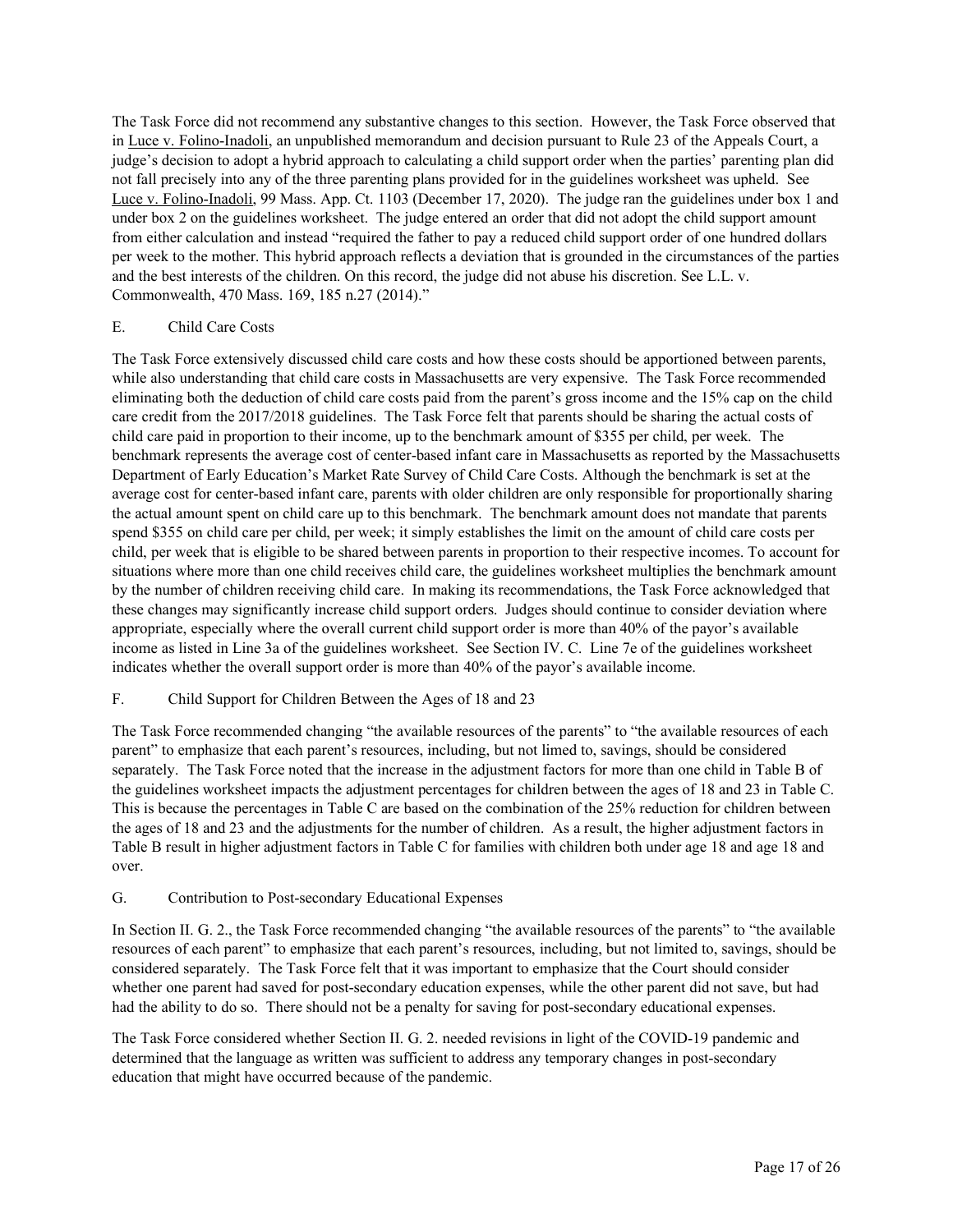In Section II. G. 3., the Task Force retained the University of Massachusetts - Amherst as the benchmark for determining the parental share of post-secondary educational expenses. Although not the most expensive Massachusetts state college when these guidelines became effective, the University of Massachusetts – Amherst remains the flagship state college in Massachusetts.

In Section II. G. 4., the Task Force recommended language to clarify that ordering both child support for a child over age 18 and post-secondary education expenses is discretionary, but, if both are ordered, then the combined amount of the orders must be considered.

### H. Health Care Coverage

The Task Force discussed and recommended eliminating the 15% cap on the health care credit that was included in the 2017/2018 guidelines. Although parties will not receive a credit for health care costs paid, parties will still be allowed to deduct certain health care costs actually paid. However, as noted in the guidelines, "If there is an additional cost to insure a person not covered by this order, and the Court determines that such additional cost would unreasonably impact the amount of child support, then some or all of such additional cost shall not be deducted." The Task Force deleted the word "coverage" and replaced it with "premium/enrollment" to clarify what can be deducted on the guidelines worksheet.

This section was also amended to reflect the many statutory changes that occurred in July 2019. See G. L. c. 119, § 28; c. 119A, § 12; c. 208, § 28; c. 209, §§ 32, 37; c. 209C, § 9.

I. Dental/Vision Insurance

The Task Force considered and discussed this section and did not recommend any changes.

J. Routine Out-of-Pocket and Uninsured Medical and Dental/Vision Expenses and Extraordinary Out-of-Pocket and Uninsured Medical and Dental/Vision Expenses

This section was amended to clarify what these costs entail. Routine out-of-pocket expenses refer to expenses paid when there is medical/dental/vision coverage, but the coverage does not cover all expenses, such as co-payments and deductibles. Uninsured medical/dental/vision expenses refer to expenses paid where there is no medical/dental/vision coverage.

K. Existing Support Obligations and Responsibility for Children Not in the Case under Consideration

The Task Force considered and discussed this section and did not recommend any changes.

L. Families with More Than One Child

The Task Force renamed the section previously entitled, "Families with More Than Five Children". Table B of the guidelines worksheet sets the adjustment factors used to calculate child support when the child support order is for more than one child. The Task Force discussed whether the adjustment factors should be increased and recommended that they should be. Based on a combination of economic data and policy considerations, the incremental cost for each additional child was increased to 40% for two children, 20% for three children, 10% for four children, and 5% for five children. As a result of the increases to the incremental cost for each additional child, the adjustment factors in Table B of the guidelines worksheet were changed to: 1.4 for two children, 1.68 for three children, 1.85 for four children, and 1.94 for five children. The previous adjustment factors were: 1.25 for two children, 1.38 for three children, 1.45 for four children, and 1.48 for five children.

M. Contribution to Other Child-Related Expenses

The Task Force did not recommend any changes to this section.

Commentary 2018 – Section II. – Factors To Be Considered In Setting The Child Support Order

D. Parenting Time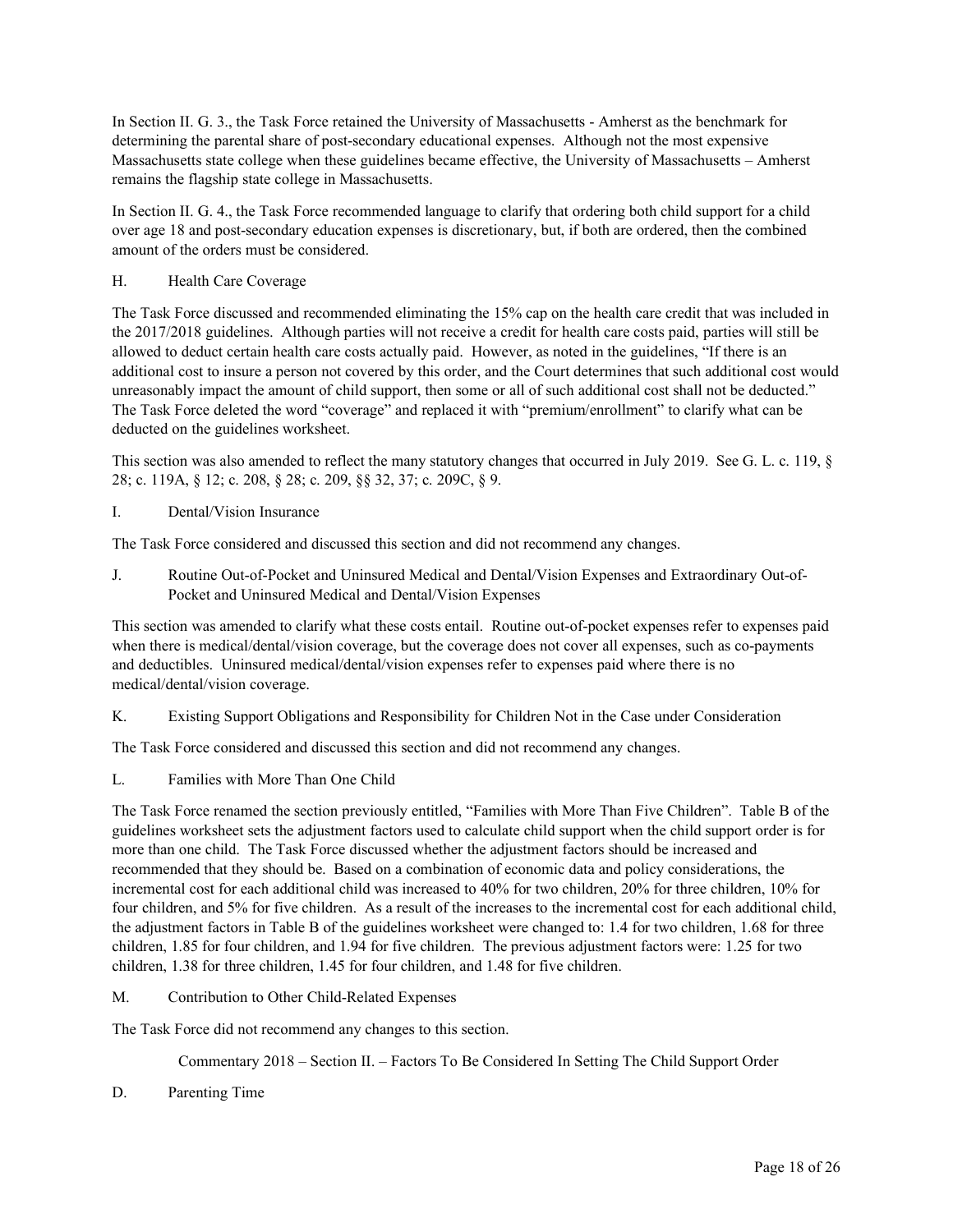This section was amended to eliminate the directions on how the guidelines should be calculated based on the type of parenting plan. The directions are no longer necessary because of the newly-designed worksheet effective on June 15, 2018. This section now reflects that one worksheet is used to calculate the presumptive child support order for shared, split and approximately 2/3 and 1/3 parenting plans.

F. Child Support for Children Between the Ages of 18 and 23

This section was amended to reflect the changes in Table B and Table C in the June 2018 amendments. In the June 2018 amendments, the September 2017 Table B was split into two separate tables. Table B now lists the adjustment factors for the number of children, and Table C lists the adjustment percentages for children's ages.

The application of the adjustment percentages in this section was revised by the Trial Court to eliminate counterintuitive outcomes in support orders for four or five children, at least one being 18 years of age or older. The age adjustments in the September 2017 Table B were based on applying the 25 percent discount listed in the guidelines in equal proportion to the number of children 18 years of age or older. The age adjustment percentages in the June 2018 Table C are based on applying the 25 percent discount to the oldest children last. That is, the 25 percent discount is applied only to the increases in child support for additional children, rather than to the overall amount of support. The children 18 years of age or older are accounted for last in this calculation to fully preserve the increases in child support for additional younger children.

Commentary 2017 – Section II. – Factors To Be Considered In Setting The Child Support Order

A. Relationship to Alimony or Separate Maintenance Payments

The Task Force discussed the challenges related to the tax consequences of unallocated support. The Task Force recommended that the Court, especially in cases involving parties with disparate levels of income, consider an unallocated support order. By designating some, or all, of a payor's support obligation as tax-deductible to the payor and a taxable payment to the recipient, a significant tax benefit may be achieved.

Under Fechtor v. Fechtor, 26 Mass. App. Ct. 859 (1989), it is the responsibility of the parties to bring the tax implications of a support order to the attention of the Court. Parties and attorneys should familiarize themselves with the applicable provisions of I.R.C. § 71, which provides specific rules that must be followed in order to fashion support orders that will be deemed tax-deductible under the Internal Revenue Code.

The relationship between alimony and child support remained an issue during this review as it was during the 2012 review. When issuing an alimony order, "the court shall exclude from its income calculation gross income which the court has already considered for setting a child support order." G. L. c. 208, § 53 (c) (2). However, the converse is not stated in the statute.

Since the 2012 review and report, the Massachusetts appellate courts have not issued any decisions on point, nor has there been a statutory change. The Task Force discussed this conundrum and determined that, despite the desire to provide more instruction, no changes to this section were recommended at this time. The Task Force recommended that this issue be reviewed again during the next quadrennial review.

B. Claims of Personal Exemptions for Child Dependents

The Task Force refined this section to emphasize the importance of considering the allocation of the dependency exemptions.

C. Minimum and Maximum Levels

The Task Force considered whether the minimum support order required adjustment. The minimum support order has not changed since 2002 when it was established at \$18.46 per week. After discussion, the Task Force recommended that the minimum support order be increased to \$25 per week. This increase is consistent with economic data on the increase in the overall cost of living in Massachusetts since 2002. The guidelines chart has been adjusted to reflect that the minimum support order applies to combined available income up to \$115 per week.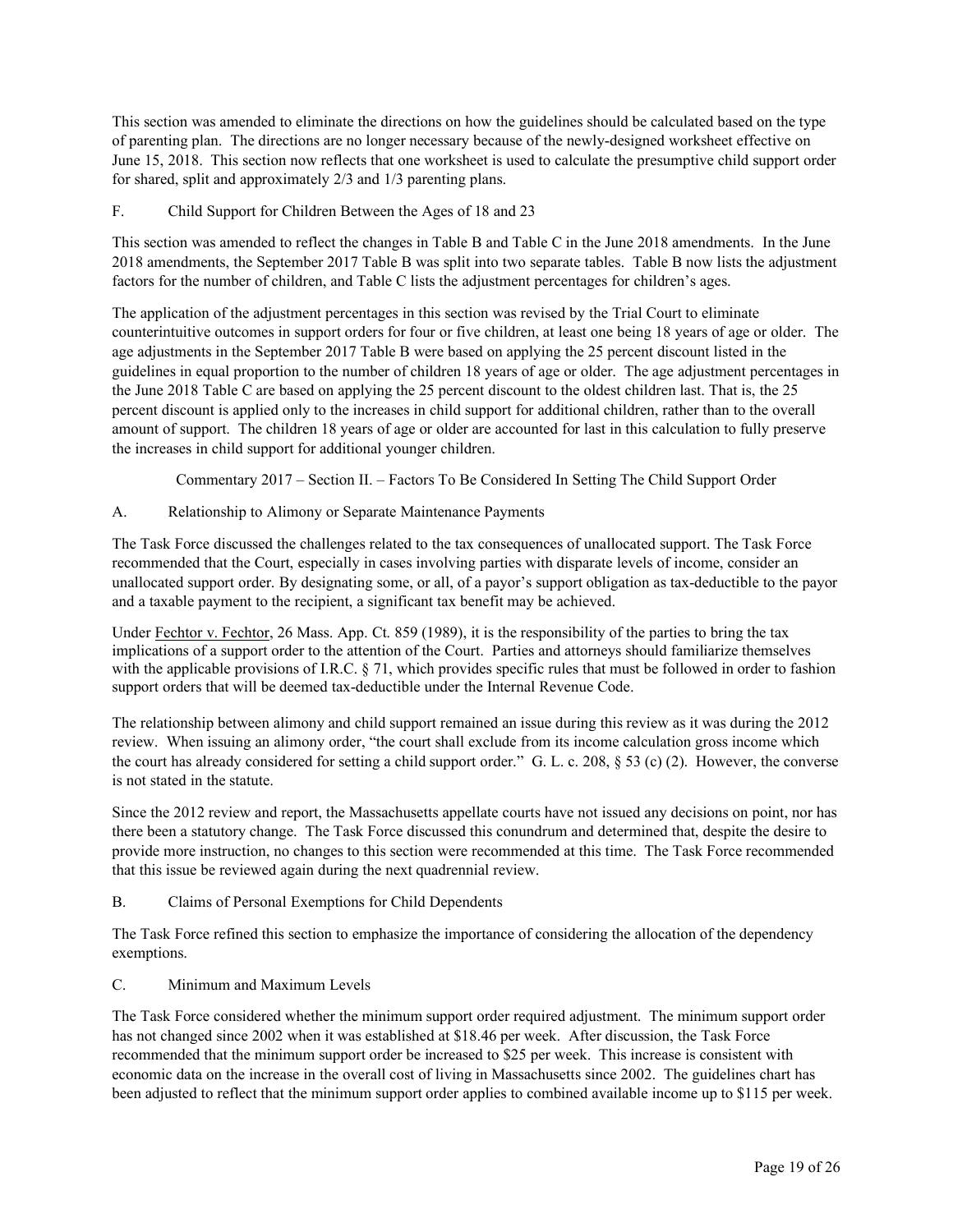For informational assistance with regard to child support when the parents' combined gross income is over \$250,000, section 6 of the guidelines worksheet calculates the amount by which each parent's available income exceeds \$250,000. Child support based on income above \$250,000 is discretionary. The excess income information in section 6 of the guidelines worksheet may be considered on a case-by-case basis.

### D. Parenting Time

The Task Force discussed at length the consequences of the changes that were incorporated by the 2012 Task Force with regard to when parenting time is more than one-third but less than fifty percent. The Task Force agreed that the provision relating to these circumstances needed to be eliminated. The Task Force considered public comment, attorney and judicial experience, the 2008 Report of the Child Support Guidelines Task Force, and the Final Report of the 2012 Task Force when making this determination. The 2012 change increased litigation and acrimony between parents, shifted the focus from a parenting plan that is in the best interests of the children to a contest about a parenting plan that attempts to reduce a child support order, and failed to create the consistency in child support orders that it sought to create.

The Task Force suggested that the first step in determining a child support order is actually creating a parenting plan that is best for the children, recognizing that children should enjoy parenting time with both parents to the greatest extent possible consistent with the children's best interests. Child support should not be driving the parenting plan. Once the parenting plan is established, then calculations may occur. It is important to note again here that the Task Force specifically created a principle regarding the appropriate use of a deviation where the circumstances of a family require one. See Principles, Principle 5.

The Task Force recommended deleting the provisions inserted in the 2009 guidelines that limited the deduction of other support orders from gross income when making certain calculations related to parenting time. This Task Force was unable to determine why the provisions were included, and thus determined that equity required their deletion.

### E. Child Care Costs

The Task Force discussed at length how to address the concerns raised by many people regarding the significant costs of child care. The Task Force recommended a proportional adjustment to the child support order based on child care and health care costs. The proportional adjustment for the costs is not dollar-for-dollar because the significant costs of child care and health care coverage could unfairly skew a child support order. Instead, the adjustment is capped, either up or down, at fifteen percent of the child support order.

### F. Child Support for Children Between the Ages of 18 and 23

The Task Force renamed and restructured the section previously entitled, "Age of the Children". The Task Force clarified that these guidelines apply in all cases where a child support order is established or modified and not just in cases involving children under age 18. See 45 C.F.R. § 302.56 (a) (2017). That Massachusetts by statute allows for, but does not require, child support until age 23 does not negate the federal requirement that the guidelines must apply in all cases. However, the C.F.R. does not mandate that the guidelines be identical for children of all ages. For dependent children between 18 and 21, child support may be ordered if the dependent child is domiciled with a parent and is principally dependent on that parent. See G. L. c. 208, § 28, G. L. c. 209C, § 9 and G. L. c. 209, § 37.

For dependent children between 21 and 23, child support may be ordered if the dependent child is domiciled with a parent and is principally dependent on that parent due to enrollment in an educational program, as long as the program is not beyond an undergraduate degree. See id. Although the Task Force received public comment suggesting that child support end at age 18, the Task Force did not amend the provision retaining discretion in entering child support orders for children between the ages of 18 and 23 because this discretion is statutory. The Task Force strongly recommended that, until or unless the Massachusetts Legislature amends the child support statutes to clarify that child support is mandatory through graduation of high school, the Court consider child support orders for those children who have turned 18 but are still in high school as mandatory rather than permissive.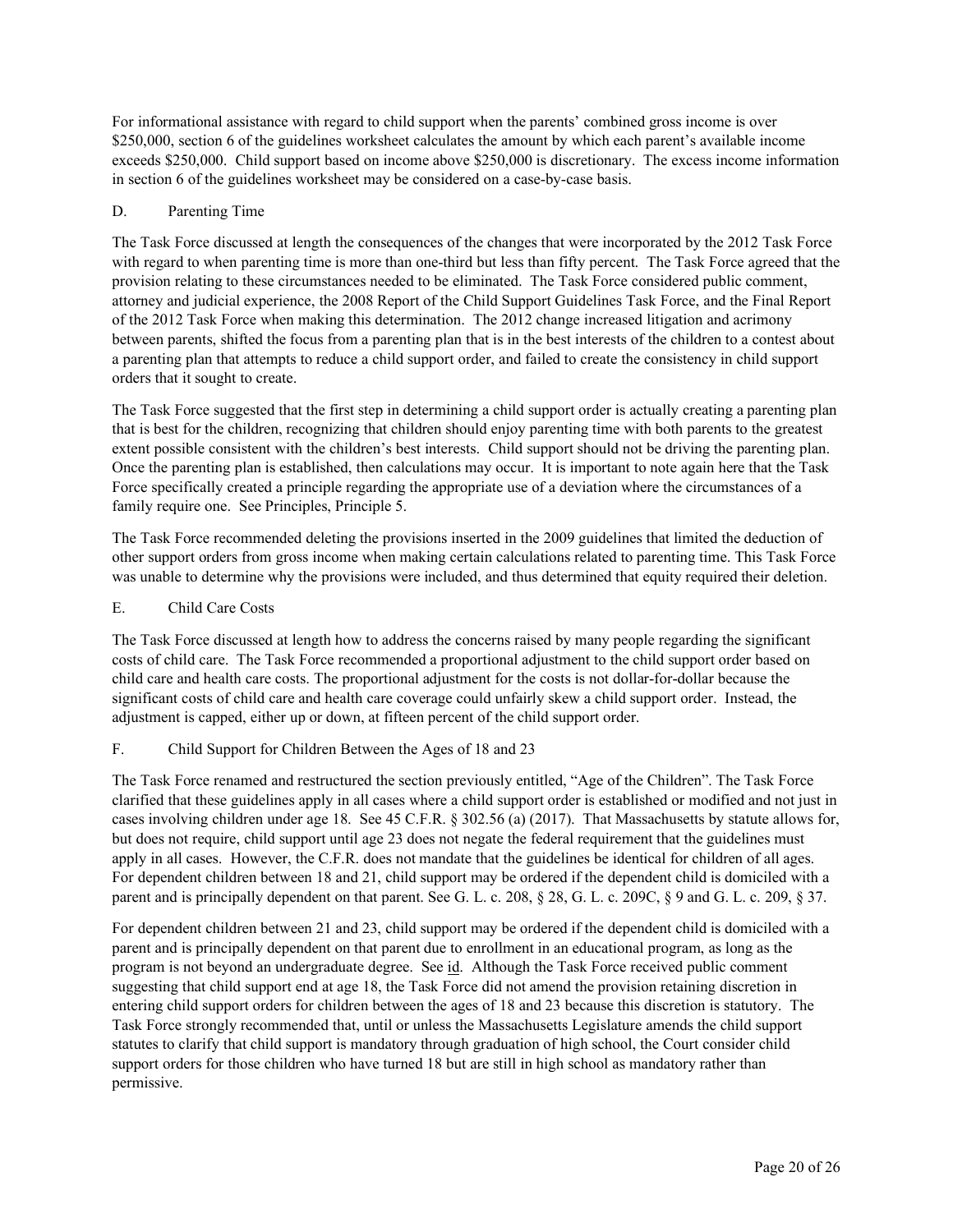Because these guidelines apply to all child support orders, including those for children up to age 23, the Task Force discussed whether the application of the guidelines through the guidelines worksheet should result in a reduction in the base amount of child support for children who are age 18 or older and not attending high school, but nevertheless eligible for child support pursuant to Massachusetts law. The Task Force agreed that a twenty-five percent reduction is appropriate as it takes into consideration factors typical of this age group. For example, the child may be living away at school thereby reducing some of the household expenses for the recipient or the child may be living at home and is not enrolled in a post-secondary educational program and should be working and contributing to the household expenses. The reduction balances the requirement imposed by federal regulation that all child support orders are the product of a formula established by guidelines, while also considering important factors unique to children between the ages of 18 and 23. See <u>M.C. v. T.K.</u>, 463 Mass. 226, 231 (2012) ("The Chief Justice of the Trial Court is authorized to promulgate guidelines establishing presumptive child support awards, based on articulated principles and calculated according to specified mathematical formulas.") Nothing in this section limits the ability of the Court to deviate from the presumptive order where appropriate. For example, the child may be living at home and commuting to a post-secondary educational program.

This section shall not be construed to change the rule set forth in Feinberg v. Diamant, 378 Mass. 131 (1979) allowing the Court to require a financially able parent to "contribute to the support of an adult child who by reason of mental or physical infirmity incurs expenses that he or she is unable to meet." Feinberg v. Diamant, 378 Mass. 131, 134 (1979). These matters are addressed in equity actions.

### G. Contribution to Post-secondary Educational Expenses

The Task Force created a new section to address the complexity of contributions to post-secondary educational expenses. Post-secondary educational expenses have increased exponentially since 1976 when the Massachusetts Legislature amended statutes to permit the Court to order parents to pay for educational expenses. Overall, both public and private four-year college expenses for fees, tuition, room and board, have increased approximately 250%, as adjusted for inflation. See College Board, Annual Survey of Colleges, 2017. The Task Force shared the pervasive concern that many parents cannot pay post-secondary educational expenses from their income, while meeting other expense obligations. The Task Force intended to discourage orders requiring parents to incur liability for loans in excess of state university costs unless the parents agree to accept such liabilities. The Task Force also intended an expense limitation to provide general uniformity in court-ordered, post-secondary educational expenses contributions.

The limitation on post-secondary educational expenses orders is recommended for most cases, but it is not mandatory. The Task Force does not intend the limitation to apply to children already enrolled in post-secondary education before the effective date of these guidelines or to parents who are financially able to pay educational expenses using assets or other resources.

The University of Massachusetts-Amherst was designated as the benchmark for maximum orders because it was the flagship, and most expensive, Massachusetts state college when these guidelines became effective.

H. Health Care Coverage

The Task Force renamed, reorganized, and revised this section. The phrase "health care coverage" was changed from "health insurance" to reflect recent changes in federal law, which now references both private and public health care coverage. Under federal regulations, child support guidelines must "[a]ddress how the parents will provide for the child's health care needs through private *or public health care* coverage and/or through cash medical support." 45 C.F.R. § 302.56 (c) (2) (2017) (emphasis added). Under 45 C.F.R. § 303.31 (a) (3), "[c]ash medical support or the cost of health insurance is considered reasonable in cost if the cost to the parent responsible for providing medical support does not exceed five percent of his or her gross income or, at State option, a reasonable alternative income-based numeric standard defined in State law, regulations or court rule having the force of law or State child support guidelines adopted in accordance with  $\S 302.56(c)$  of [Chapter 45]." The Massachusetts Legislature has not amended G. L. c. 119A to reflect the federal definition of reasonableness or to grant the authority to order cash medical support. Nor does G. L. c. 119A allow the Court to order either parent to provide health care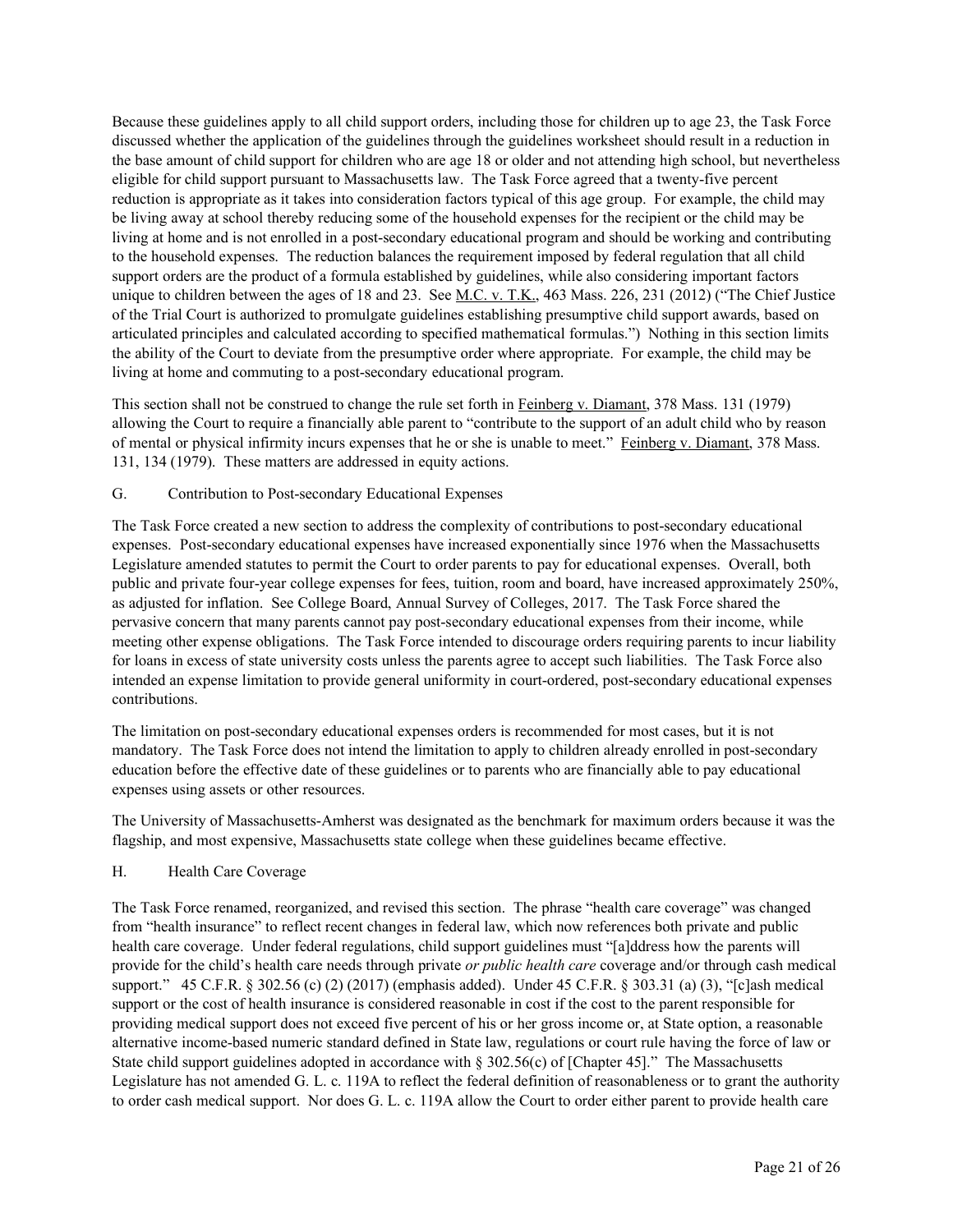coverage. See G. L. c. 119A, § 12 (b) (5). The Task Force strongly recommended that the Massachusetts Legislature amend G. L. c. 119A to be consistent with the federal regulations.

The Task Force also made revisions that more clearly reflect the statutory requirements relating to orders for health care coverage. Before requiring a payor to obtain health care coverage, the Court must determine that such coverage is available at reasonable cost, "provided that the cost of such coverage does not create an undue hardship upon the [payor]." G. L. c. 119A, § 12 (b) (5). Because "undue hardship" is not defined by statute or case law, factors relating to determining whether an order of health care coverage creates an undue hardship on the payor are included in these guidelines. There are circumstances where the combined child support order and the cost to the payor for obtaining and maintaining health care coverage exceed the amount allowed under law to be ordered withheld from a payor's income. If health care coverage is ordered in these circumstances, and the costs for the health care coverage are deducted from the payor's income before the child support order is paid, the child support order is not paid in full and the payor accrues child support arrears. For purposes of this section, an undue hardship may occur if the combined health care coverage and child support order exceeds statutory garnishment limits. The Task Force determined that it was appropriate to adopt the percentage of poverty level that MassHealth's Children's Health Insurance Program (CHIP) uses for eligibility screening. See http://children.massbudget.org/masshealth. The Court retains the discretion to consider other relevant factors in making the determination regarding undue hardship.

If health care coverage is not currently available at a reasonable cost or the payment of health care coverage causes an undue hardship, the Task Force removed the requirement that the Court enter an order requiring the payor to obtain and maintain health care coverage for the child if and when the parent has access to such coverage. Instead, the Task Force added a provision that requires the payor to notify the IV-D agency or the recipient if health care coverage becomes available. If health care coverage becomes available, a modification of the child support order may be appropriate to reflect the cost of such coverage, as well as to determine whether there is any undue hardship.

In addition to child care costs, the Task Force also discussed at length how to address the concerns raised by many people regarding the significant costs of health care coverage. The Task Force recommended a proportional adjustment to the child support order based on child care and health care costs. The proportional adjustment for the costs is not dollar-for-dollar because the significant costs of child care and health care coverage could unfairly skew a child support order. Instead, the adjustment is capped, either up or down, at fifteen percent of the child support order.

The Task Force recommended that, where appropriate, the Court should examine whether the parent who seeks to deduct the total amount of health care coverage is including in that total amount the cost for covering persons not covered by the order under consideration. In that circumstance, the Court may determine that some or all of the additional cost should not be deducted from gross income on the guidelines worksheet.

I. Dental/Vision Insurance

The Task Force reorganized this section. The Task Force determined that the costs of the dental and vision insurance covering children under this order shall be included as a component of the child care and health care adjustment.

J. Routine Uninsured Medical and Dental/Vision Expenses and Extraordinary Uninsured Medical and Dental/Vision Expenses

The Task Force reorganized the sections previously entitled, "Routine Uninsured Medical and Dental Expenses" and "Uninsured Extraordinary Medical and Dental Expenses" into one section without any substantive changes.

K. Existing Support Obligations and Responsibility for Children Not in the Case under Consideration

The Task Force recommended changes to this section to clarify the different circumstances that may result in a deduction from gross income when a parent has a legal responsibility to support a child not part of the case currently being considered. The Task Force clarified that where applicable either parent may seek the deductions from gross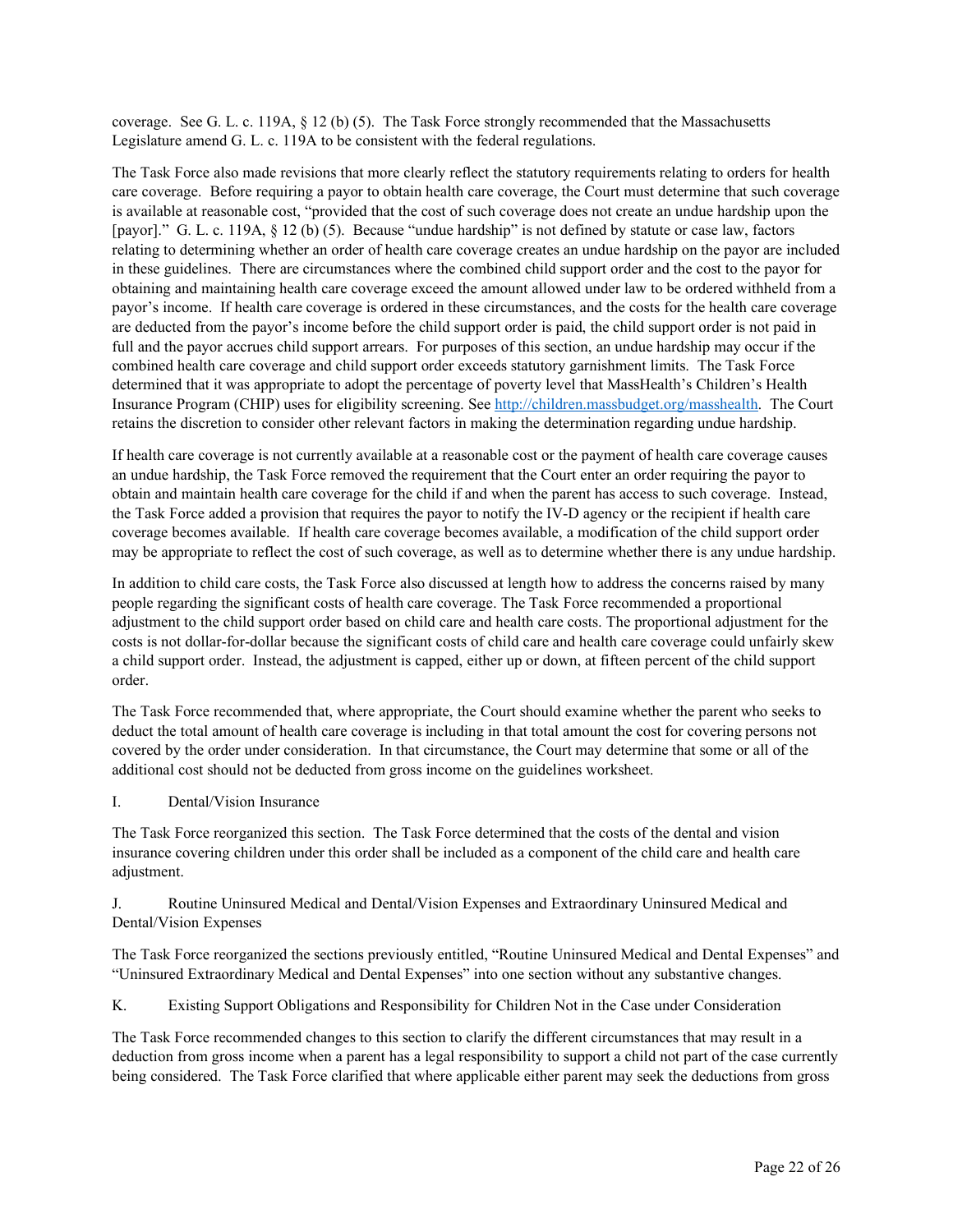income and that sufficient proof must be provided. The Task Force reviewed language from the New Jersey, North Carolina, Ohio, and Tennessee child support guidelines to assist in drafting the clarifications.

In Department of Revenue v. Mason M., the Supreme Judicial Court endorsed the use of deducting a hypothetical support order from a parent's gross income where that parent had multiple children to support. Department of Revenue v. Mason M., 439 Mass. 665, 671-72 (2003). However, to calculate a hypothetical amount of child support, the gross incomes of both parents of that child must be used. This calculation can be difficult to compute because the Court does not have the non-party parent's gross income. The burden is on the parent who seeks to deduct a hypothetical amount to provide to the Court the information necessary for calculating the hypothetical amount, including the non-party parent's gross income.

L. Families with More than Five Children

The Task Force did not recommend any substantive changes to this section.

M. Contribution to Other Child-Related Expenses

The Task Force renamed this section for consistency. "Post-secondary education" was deleted from this section only because the Task Force created a new section that addresses contribution to post-secondary educational expenses. See Section II. G.

## III. MODIFICATION

- A. A child support order may be modified if any of the circumstances listed below exist.
- 1. There is an inconsistency between the amount of the existing order and the amount that would result from the application of the guidelines.
- 2. Previously ordered health care coverage is no longer available.
- 3. Previously ordered health care coverage is still available but no longer at a reasonable cost or without an undue hardship.
- 4. Access to health care coverage not previously available to a parent has become available.
- 5. Any other material and substantial change in circumstances has occurred.

B. Upon a request for modification of an order that deviated from the guidelines at the time it was entered, the Court shall apply the existing deviation to the modification action if:

- 1. the facts that gave rise to deviation still exist; and
- 2. deviation continues to be in the child's best interest; and
- 3. the guidelines amount would be unjust or inappropriate under the circumstances.

C. Section III. B. does not preclude deviations based on other grounds set forth in Section IV. or grounds for modification as set forth in Section III. A.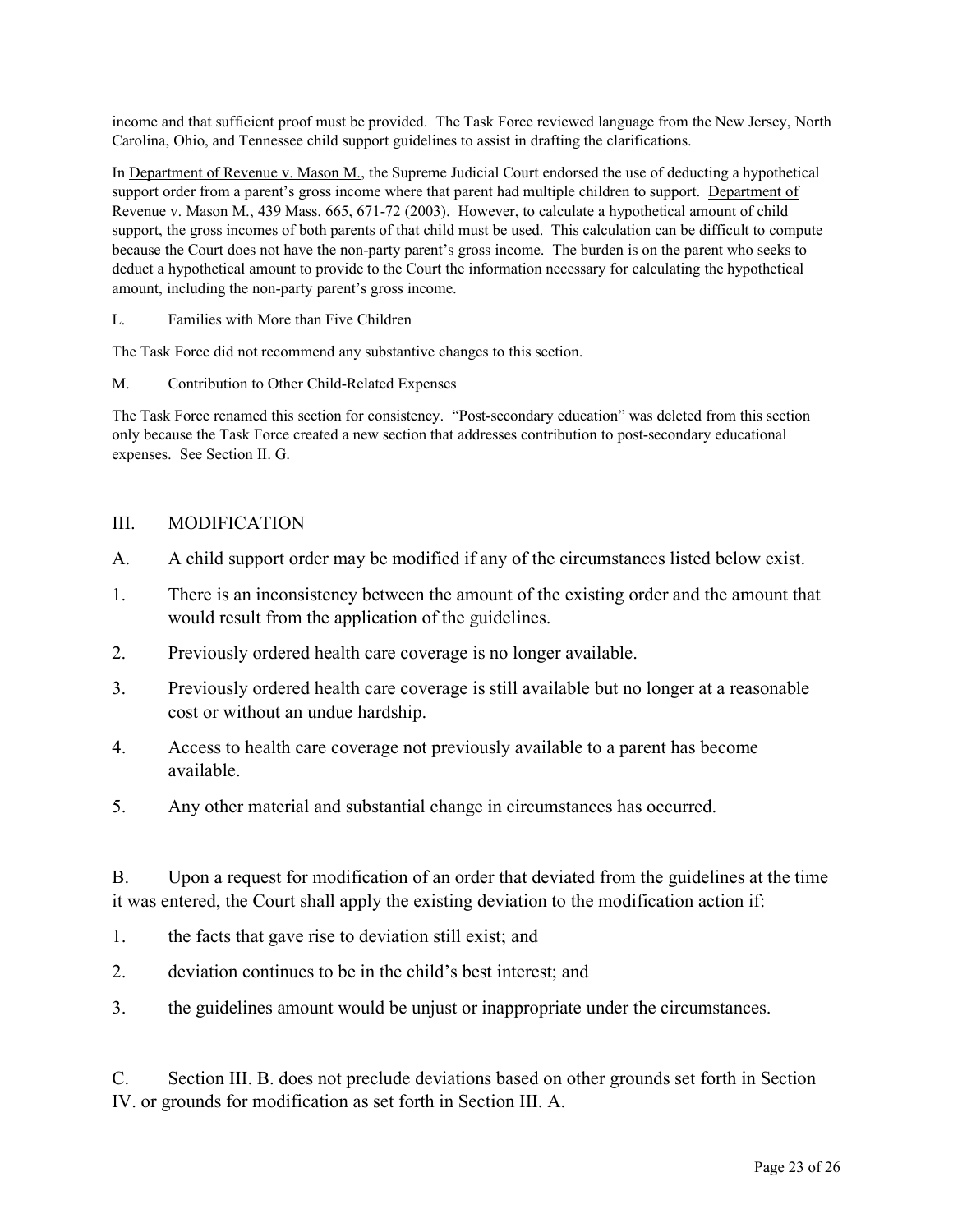### Commentary 2021 – Section III. – Modification

The Task Force considered and discussed this section and did not recommend any changes.

Commentary 2017 – Section III. – Modification

The Task Force deleted Paragraph B of the 2013 guidelines because it was premised on the assumption that Massachusetts law provides for a separate standard to be used by the Court when the Department of Revenue is providing IV-D services in a case where the order is less than three years old. While the Department of Revenue is not required to use the inconsistency standard when determining whether to provide IV-D services to seek a modification of an order that is less than three years old, the Court must apply the inconsistency standard once any complaint for modification is filed and is before the Court. See 57 Fed. Reg. 61559, 61577 (1992). See also G. L. c. 208, § 28, G. L. c. 209C, § 20 and G. L. c. 209, § 37.

The Department of Revenue's review process does not prohibit an individual from filing a complaint for modification on his or her own, regardless of whether the case is receiving IV-D services.

The Task Force refined the language to clarify that if circumstances that resulted in a deviation are still in existence during a modification action, those circumstances shall be considered to remain even though it may be appropriate to modify the existing order. For example, a child may have a medical condition that results in ongoing, extraordinary medical expenses and the existing child support order deviates from the guidelines amount. The recipient is now unemployed and files a complaint for modification. The underlying circumstances for the existing deviation remains; however, the Court also considers the additional circumstances.

## IV. DEVIATION

A. The Court, or the parties by agreement approved by the Court, may deviate from these guidelines and overcome the presumptive application of these guidelines, provided the Court enters specific written findings stating:

- 1. the amount of the order that would result from application of the guidelines;
- 2. that the guidelines amount would be unjust or inappropriate under the circumstances;
- 3. the specific facts of the case which justify departure from the guidelines; and
- 4. that such departure is consistent with the best interests of the child.

B. Circumstances which may support deviating, above or below the presumptive guidelines amount, including setting a child support order at \$0, are as follows:

- 1. the parties agree and the Court determines the agreement to be fair and reasonable and approves their agreement;
- 2. a child has ongoing special needs or aptitudes with financial consequences;
- 3. a child has ongoing extraordinary mental, physical, or developmental needs with financial consequences;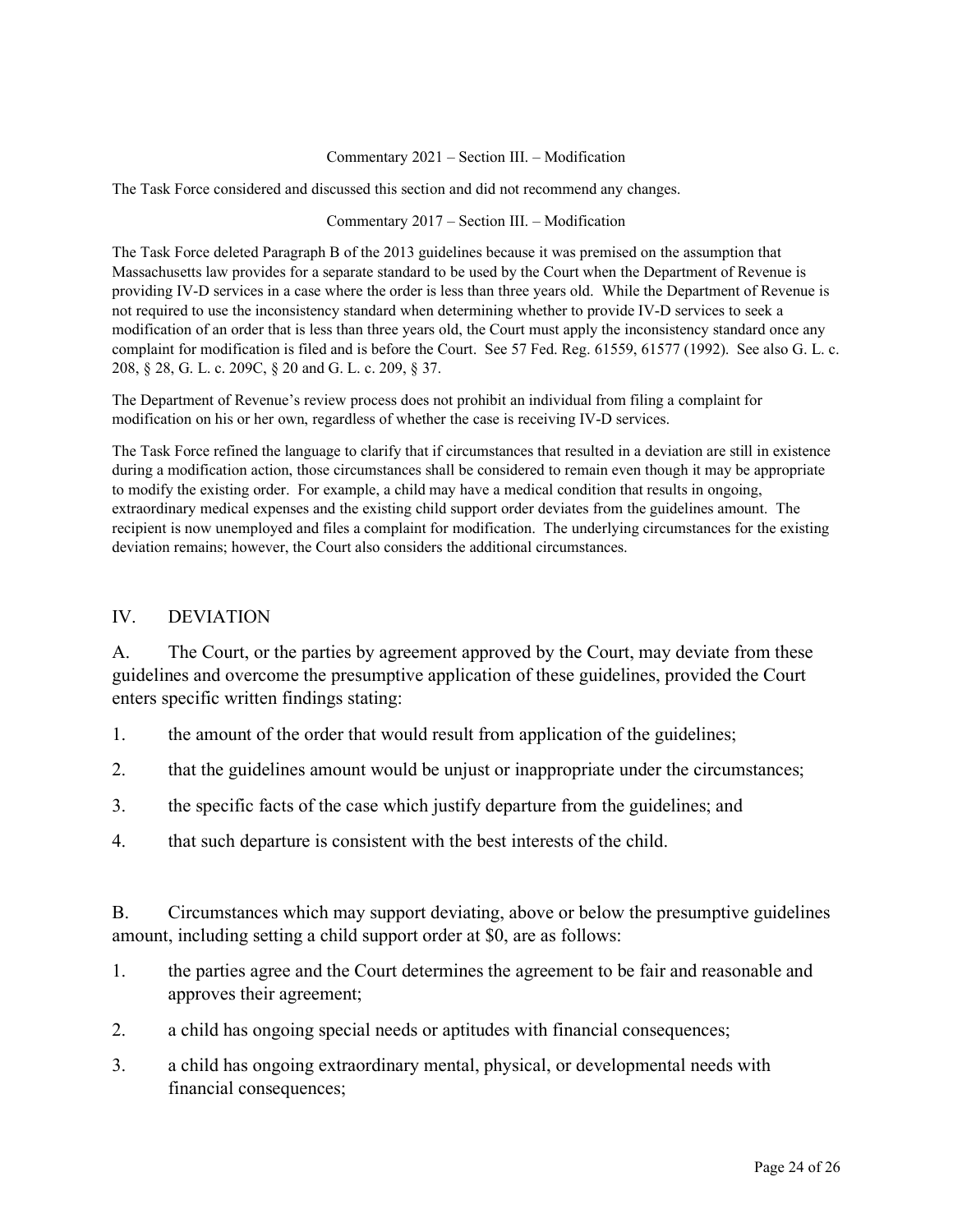- 4. a parent has ongoing extraordinary mental, physical, or developmental needs with financial consequences;
- 5. a parent has extraordinary expenses for health care coverage;
- 6. a parent has extraordinary travel or other expenses related to parenting time;
- 7. a parent has extraordinary child care costs for the children covered by this order;
- 8. a parent provides substantially less than one-third of the parenting time for a child or children;
- 9. the payor is incarcerated and has insufficient financial resources to pay support;
- 10. application of the guidelines, particularly in low income cases, leaves a parent without the ability to self support;
- 11. application of the guidelines would result in a gross disparity in the standard of living between the two households such that one household is left with an unreasonably low percentage of the combined available income;
- 12. application of the guidelines may adversely impact reunification of a parent and child where the child has been temporarily removed from the household in accordance with G. L. c. 119; and
- 13. absent deviation, application of the guidelines would lead to an order that is unjust, inappropriate or not in the best interests of the child, considering the Principles of these guidelines.

C. Whenever application of the guidelines requires a payor to pay a recipient more than 40% of the payor's available income in Line 3a of the guidelines worksheet for a current child support order, there shall be a rebuttable presumption of a substantial hardship, justifying a deviation from the guidelines.

## Commentary 2021 – Section IV. – Deviation

The Task Force again emphasized here that in certain circumstances setting a child support order at \$0 may be appropriate. The Task Force recommended inserting "time" at the end of Section IV. B. 6. to clarify that the expenses listed were related to parenting time with minor children. The Task Force also recommended amending Section IV. B. 7. to clarify that a deviation may be appropriate where child care costs for the children covered by the child support order are extraordinary.

The Task Force recommended adding Section IV. C. to include a rebuttable presumption of a substantial hardship justifying a deviation where the overall current child support order is more than 40% of the payor's available income in Line 3a of the guidelines worksheet. In setting this percentage, the Task Force considered the range of marginal percentages in Table A of the guidelines, the amounts resulting from the application of the guidelines across the full range of income combinations, and economic estimates of child costs relative to income levels. A threshold of 40% falls between economic estimates of child costs for one child and two children reported by the Betson-Rothbarth,